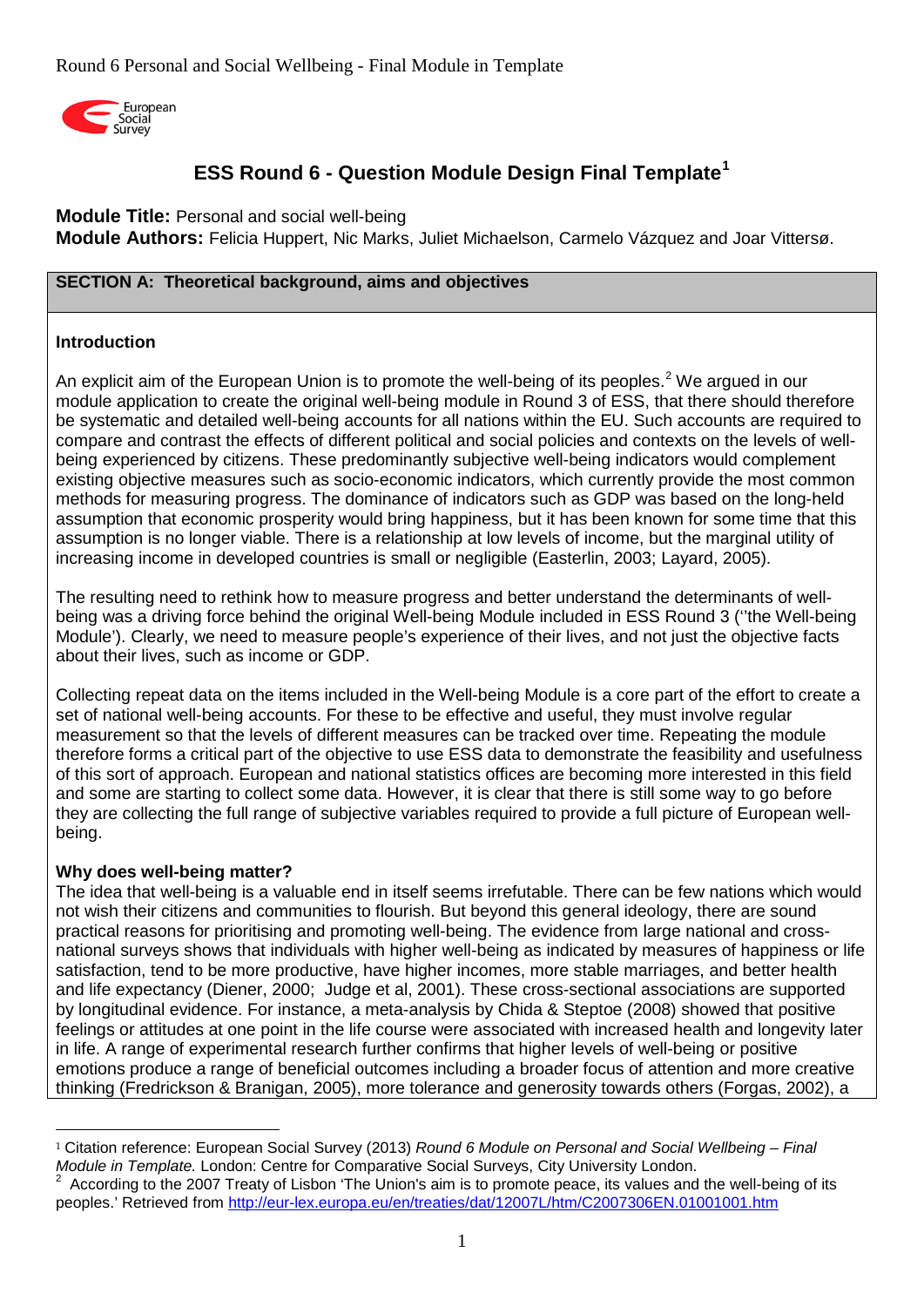# Round 6 Personal and Social Wellbeing - Final Module in Template

healthier physiological response to stress (Fredrickson et al, 2000), reduced likelihood of developing a cold when a common cold virus is introduced into the nostrils (Cohen et al, 2003) and a better immune response to the influenza vaccine (Davidson et al, 2003). Taken together, the evidence shows that well-being or positive emotions lead to positive behaviours, increased cognitive capability and health, and that positive behaviours, capabilities and health in turn fuel well-being and positive emotions. Well-being therefore matters as an outcome in its own right, as well as in light of its benefits for individuals and society.

# **Conceptual Framework**

-

People's subjective well-being (SWB) has usually been conceptualised in terms of people's emotional responses (good or bad feelings) and their cognitive or evaluative responses e.g. 'satisfaction' (Kahneman et al, 1999; Diener, 1984; Veenhoven, 2000). However, as noted in our original application, this conceptualisation regards well-being as a state rather than a process (Rogers, 1961). It focuses on *having* positive feelings or evaluations, as opposed to *doing* certain things that lead to lasting pleasure or fulfilment (Vitterso, 2004). This distinction was fundamental to the development of the Well-being Module. It parallels two distinct philosophical approaches to well-being – the hedonic approach which emphasises positive feelings (Kahneman et al, 1999) versus the eudaimonic approach which emphasises positive functioning (Keyes, 2002; Ryan & Deci, 2001; Sen 1996).

The eudaimonic approach has been operationalised in various ways, and typically includes concepts such as autonomy or self-determination, interest and engagement, positive relationships, and a sense of meaning, direction or purpose in life (Ryff & Singer, 1998; Deci & Ryan, 2000; Diener et al, 2010; Seligman, 2002). Items designed to capture the range of eudaimonic concepts were included in the Well-being Module. However, in terms of theory underpinning the different conceptualisations of functioning or eudaimonic well-being, each scholar (or pair of scholars) drew on different traditions. The six well-being dimensions proposed by Ryff & Singer (autonomy, environmental mastery, personal growth, positive relations, purpose in life, self acceptance) derived from developmental psychology and psychodynamic theory. The three concepts described by Deci & Ryan (autonomy, competence, relatedness) came from the humanistic approach and the perspective of psychological 'needs'. Seligman's core concepts (pleasure, engagement, meaning) combined hedonic well-being with key aspects of Aristotle's theory and Csikszentmihalyi's work on 'flow' (1988), while Diener's conceptualization was influenced by all these earlier approaches plus the evidence that optimism is important for successful functioning and well-being (Scheier & Carver, 2003) and the work of Putnam (2000) and Helliwell et al (2009) showing that 'social capital' is basic to the well-being of societies. Indeed, the evidence on the importance of social connections to well-being (Helliwell and Putnam 2005; Diener and Seligman, 2002) led us to ensure that the Well-being Module included detailed measures of social as well as personal well-being.

While there is substantial overlap between these different conceptualizations, they are essentially idiosyncratic. Since the development and utilization of the original Well-being Module in ESS Round 3, work has been undertaken to bring together competing accounts of well-being into a coherent model, with particular emphasis on its relevance to policy. In 2008, the UK Government Office for Science published the results of its Foresight Project on Mental Capital and Wellbeing (Government Office of Science, 2008). The project aimed to use the best available scientific and other evidence to develop a vision for mental capital and mental well-being over the next 20 years. As part of this project, the New Economics Foundation (**nef)** examined the definitions of well-being used by policy makers and compared them to the taxonomy of well-being models developed by Dolan et al (2006), who produced five categories of models: 1) preference satisfaction; 2) basic needs<sup>[3](#page-1-0)</sup>; 3) flourishing; 4) hedonic; and 5) evaluative. Rather than seeing these models in competition with each other to describe a static construct, the **nef** model viewed the various approaches as describing different aspects or stages of a *dynamic process* (Thompson and Marks, 2008).

In this model, functioning well (eudaimonic well-being) results from a combination of enabling conditions and psychological resources. Enabling conditions include opportunities and obstacles, inequalities, social norms and culture, while psychological resources include such characteristics as resilience, optimism and self-esteem. In turn, functioning well feeds back into enabling conditions and determines one's experience of and cognitive judgments about life (e.g. happiness, satisfaction, interest, boredom and distress), and experience of life in turn feeds back into psychological resources (see Figure 1). The value of this dynamic

<span id="page-1-0"></span><sup>3</sup> Dolan *et al* (2006a) call this category "Objective lists", although also use the term "basic needs" interchangeably.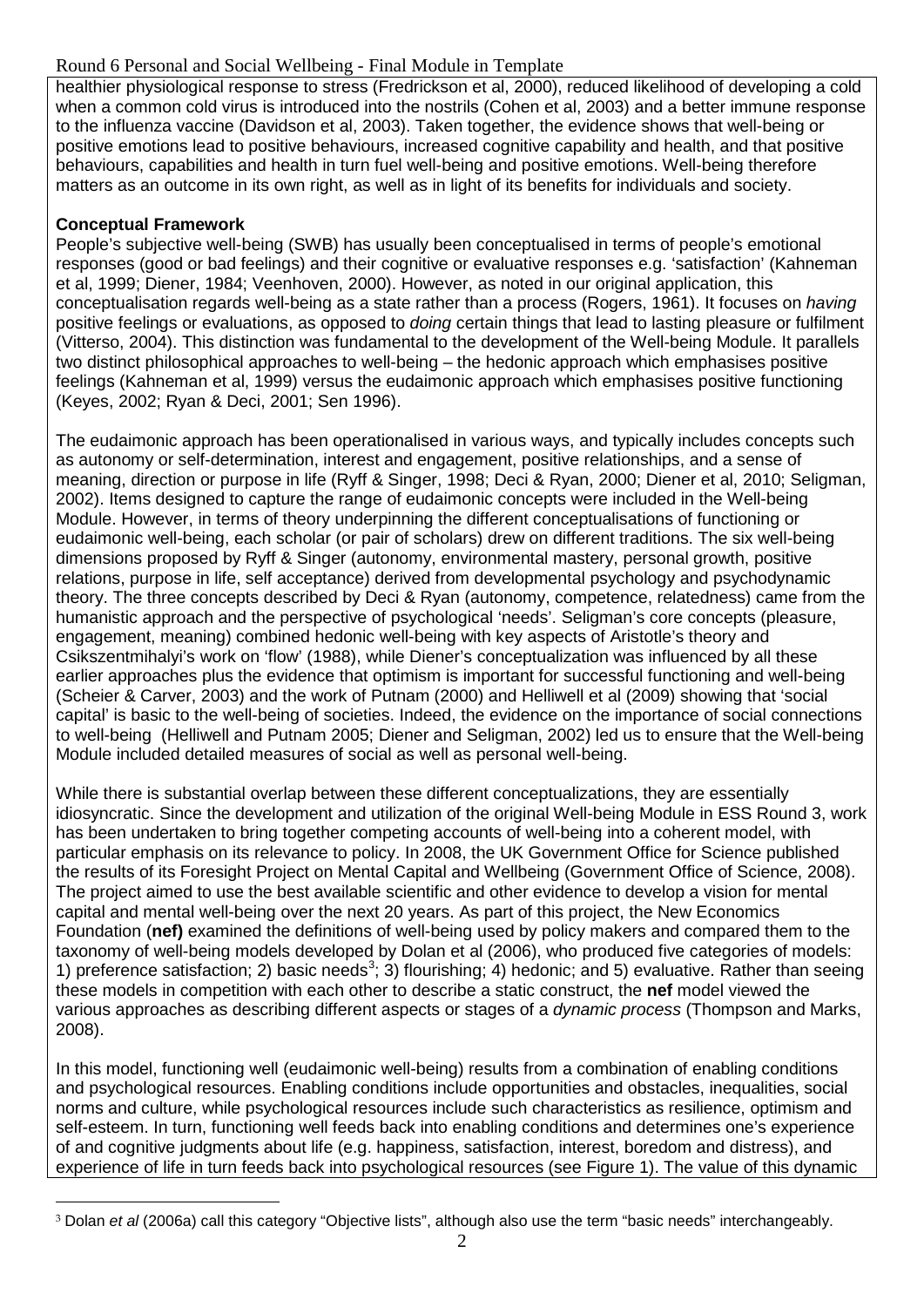model is that it generates clear hypotheses and predictions about the way in which relevant concepts are linked, and particularly about how change in relevant variables will influence and be influenced by wellbeing.



# **Figure 1: The dynamic model of well-being (Foresight, 2008)**

Because of the inclusive nature of this model, and its policy relevance, we propose to use it as the primary conceptual framework to inform the design of the repeat Well-being Module. The model can be seen as accounting better for some of the items which were previously conceptualized according to the feelingsfunctionings duality in the structure of the module (Huppert and Marks, 2007). For example, optimism and self-esteem, previously described as sitting with feelings, are better described as aspects of cognitive style and personality, rather than experiences or affect, and therefore can be seen as sitting more coherently with the psychological resources element of the dynamic model.

However, our intention is not to use this model to the exclusion of all others. It is primarily a description of individual well-being, and while this includes social connections as a core part of its 'functioning' element, it does not give as much emphasis to social well-being as the Well-being Module was designed to do and which we intended to retain. The distinction between personal and social well-being will therefore remain a core part of the module.

We see it as a key strength of the module that it can be used to operationalise and test a number of different models of well-being. Another initiative to conceptualise well-being in a less idiosyncratic, more objective manner stems from a second theoretical model adopted in the Foresight Report, which proposes that well-being can be described as a bell-shaped spectrum from very low (corresponding to common mental disorder such as anxiety or depression) to very high (mental 'flourishing'), with most people having moderate levels of well-being. Huppert (2009) has used this model to suggest that 'that the way to reduce the prevalence of common mental disorder in the long term is to intervene at the general population level' to improve levels of well-being (see Figure 2).

Using this model, Huppert and So (2009) developed an operational definition of flourishing by examining how academics and clinicians had defined the lower end of the mental health or well-being spectrum but taking the opposite pole. The resulting definition of flourishing led to the creation of a psychological flourishing scale, using a number of items from the Well-being Module. They then established the prevalence of flourishing across Europe and the factors associated with it. This analysis was presented to an OECD meeting in 2009 (Huppert & So, 2009) and published in 2011 (Huppert & So, 2011).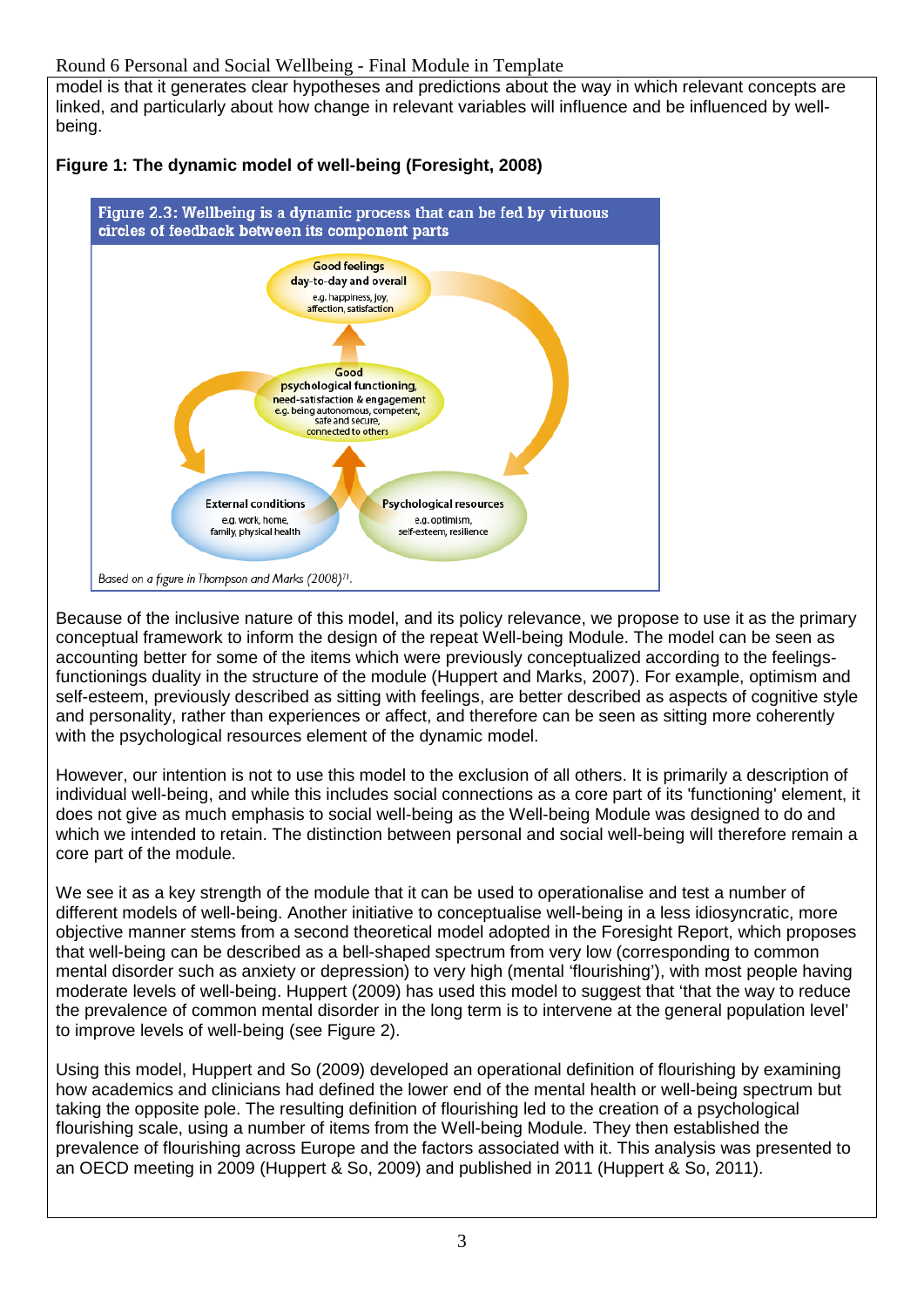

# **Figure 2: The effect of shifting the mean of the mental health spectrum (Huppert, 2009)**



# **Is well-being more than life satisfaction?**

The vast majority of surveys continue to use single-item measures of happiness or life satisfaction as their sole indicator of subjective well-being. This is entirely legitimate and undoubtedly cost effective if a single item can capture the essence of the concept. However, there are several reasons why we argue that this is not the case. First, deciding on how satisfied one is with one's life requires a complex integration of experience and expectations. A high score on a life satisfaction measure can be obtained if an individual generally has a sense that life is going well, or if life is not going particularly well but they have low expectations. This is a particular problem if such a measure is to be used to evaluate the success of a policy, since it is unclear whether change in this measure reflects a change in experience or a change in expectations.

Another concern relates to the "pleasantness bias" of life satisfaction measures. A number of studies have demonstrated that the most commonly used indicators of satisfaction and happiness are quite insensitive to important life processes. For example, they do not capture processes involved in the realization of important life projects and the engagement in long term goals and challenging activities. By contrast, life satisfaction measures are both predictive of and responsive to more passive activities and to episodes characterized by routine and familiarity (see Vittersø, in press; Vittersø, et al., 2010, for overviews). We have therefore argued that more direct measures of experience are required and a number of these were included in the Round 3 Well-being Module.

On the other hand, if more direct measures of well-being are very highly correlated with scores on a life satisfaction item, then one could argue that for many purposes a life satisfaction item is sufficient. In an OECD briefing document (Huppert & So, 2009) an operationally defined measure of flourishing correlated only 0.3 with scores on the life satisfaction measure from the core ESS. However, one third of the flourishing group did not obtain a high score on life satisfaction and half of those with high life satisfaction did not meet criteria for flourishing. To the extent that the flourishing measure is a good way to conceptualise subjective well-being, a single item about life satisfaction is not an adequate substitute. We conclude that national indicators of well-being need to go beyond a simple measure of life satisfaction.

Since the original Well-being Module, recognition of the importance of a more nuanced measure of wellbeing has become more widespread, with a number of well-being scales produced to which we have referred in producing our module. The Warwick-Edinburgh Mental Well-being Scale - WEMWBS (Tennant et al, 2007) is a 14-item scale designed to measure both hedonic and eudaimonic aspects of positive mental well-being. It has been used in population surveys, Scotland, the North West of England and Iceland (Bartram *et al*., 2010; Deacon *et al*., 2010; Stewart-Brown and Janmohamed, 2008) and has been recommended for use by the US National Institutes of Health. Diener whose 5-item Satisfaction With Life Scale (SWILS - Diener et al, 1985) has been very widely used in survey research, has recently developed an 8-item measure of general flourishing which looks very promising, although it has so far been administered only to student samples. Keyes has also recently produced a short form of the Mental Health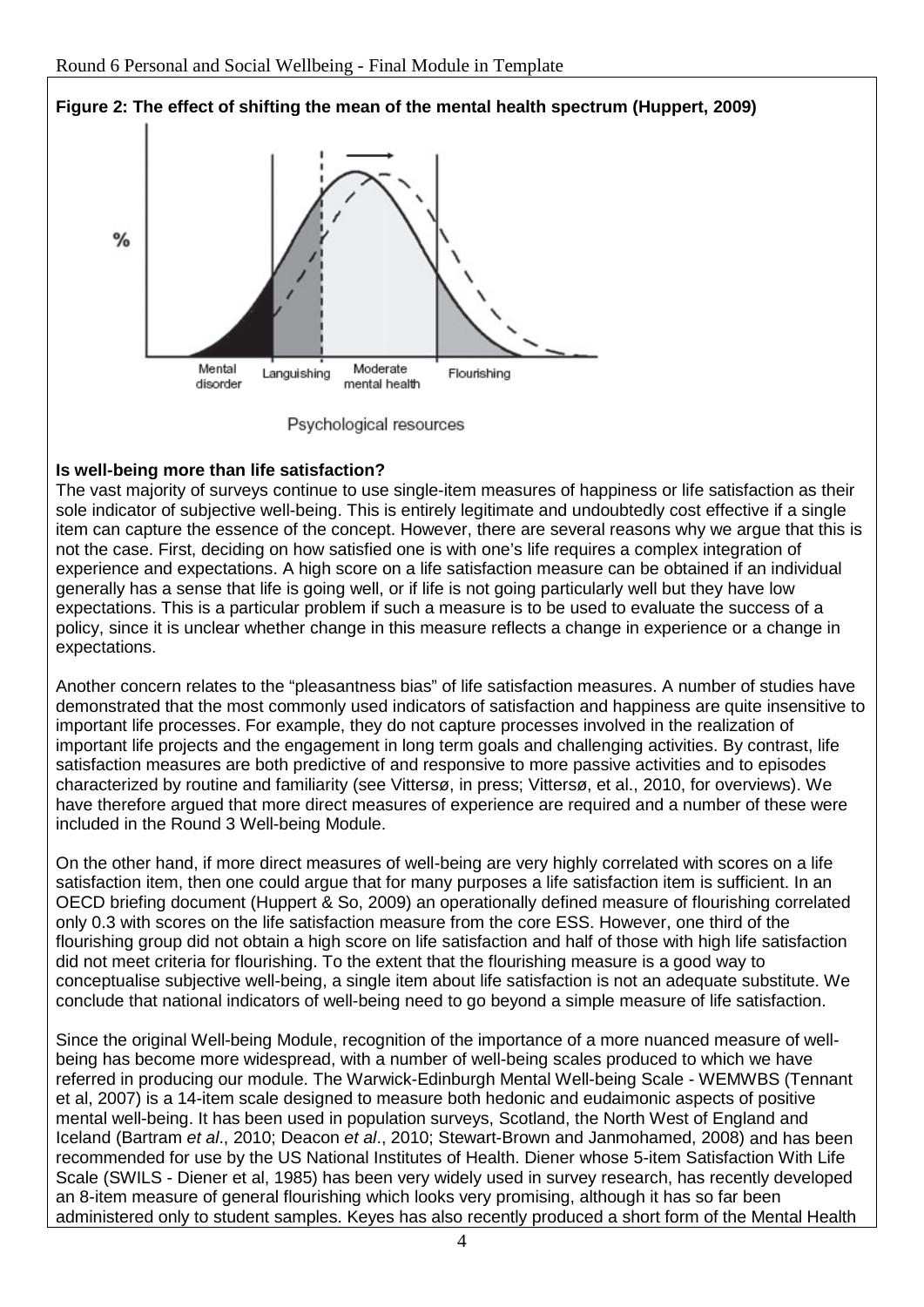# Round 6 Personal and Social Wellbeing - Final Module in Template

Continuum (MHC-SF) which measures dimensions of emotional well-being, psychological well-being and social well-being, using single items from each dimension in the long form of the scale (Keyes, 2009). We have used these scales as reference points when designing new items for the module.

# **From personal to social well-being**

The recognition that the way in which an individual relates to others and to their society is a key aspect of their subjective well-being led us to conceptualise and measure social well-being in the original Well-being Module. We considered social well-being to include both interpersonal and societal-level experiences and behaviours. The literature has emphasized the centrality of social support for good interpersonal relationships, but more recent work has highlighted the importance of supporting others. For instance Brown et al (2003) found that helping others was more beneficial for health than receiving help, and Dunn et al (2008) showed in an experimental study that spending money on others led to greater well-being that spending money on oneself. Social policy has begun to recognize and utilize the well-being benefits of giving or doing things for others through encouraging a greater role for the voluntary sector in service delivery and increased community engagement.

Societal level well-being is important due to effects of experienced social well-being on individual wellbeing, and because perceptions of societal well-being act as indicators of the well-being of the society. It may be difficult for a society to flourish if its members do not have high levels of well-being, but a society might not flourish even if most of its members display high levels of personal well-being, e.g. because of its attitude towards minority groups. Research on social capital tends to use objective measures of social connectedness and shows that average levels are linked to happiness and satisfaction, health and productivity (Putnam, 2000; Helliwell & Putnam, 2005). We make a case for including additional subjective measures of social capital, including both bonding ('thick' ties to individuals you know well) and bridging capital ('thin' ties to people and organizations with whom one comes into contact). Halpern (2010) describes social capital as "the hidden wealth of nations" and advocates the importance of strengthening social prosperity. Refining the measures of social well-being in the ESS is a valuable step towards this goal.

# **Relevance to policy concerns**

 $\overline{a}$ 

Politicians and policy makers need to know not only about the objective facts of citizens' lives but also about how citizens experience their lives. This is now widely acknowledged by a number of cross-national initiatives, as well as by national governments of a number of European countries. We argue that whether people feel happy or satisfied with their lives may be important, but it is not enough for this agenda. Crucial from the perspective of policy is the issue of how effectively people are functioning in their daily lives, since it is effective functioning which leads to sustainable rather than transient happiness or satisfaction. It is therefore a key aim of the module to produce policy-relevant measures of well-being, with considerable growth in policy interest in this area since the well-being module was first fielded.

# **Progress towards national accounts of well-being**

In January 2009, in accordance with the Round 3 QDT's stated aim of using the well-being data to create a set of national well-being accounts, **nef** published *National Accounts of Well-being: bringing real wealth onto the balance sheet* (Michaelson et al, 2009). The report introduced a measurement framework based on a number of constituent components of well-being, using composites of ESS items. The components – emotional well-being, satisfying life, vitality, resilience and self-esteem, positive functioning, supportive relationships and trust and belonging – were broadly related to the different elements of the dynamic model of well-being. They were aggregated into two headline indicators of personal and social well-being, reflecting a key element of the structure of the Round 3 module. The component and headline indicators were used to compare levels of well-being across Round 3 participating countries.<sup>[4](#page-4-0)</sup> In addition to publication of the report, the data were also made available on a fully interactive website, [www.nationalaccountsofwellbeing.org,](http://www.nationalaccountsofwellbeing.org/) where members of the public can explore particular indicators across Europe, look at a graphically presented 'Well-being Profile' for all component indicators within a country, and compare levels of well-being indicators with a range of other indicators. One aim for the module is that it will allow the production of a second compilation of National Accounts of Well-being for

<span id="page-4-0"></span><sup>&</sup>lt;sup>4</sup> Russia was excluded from this analysis because it was decided to restrict the comparison to countries generally recognised as within Europe. Latvia and Romania were excluded because full weights were not produced for the data from these countries.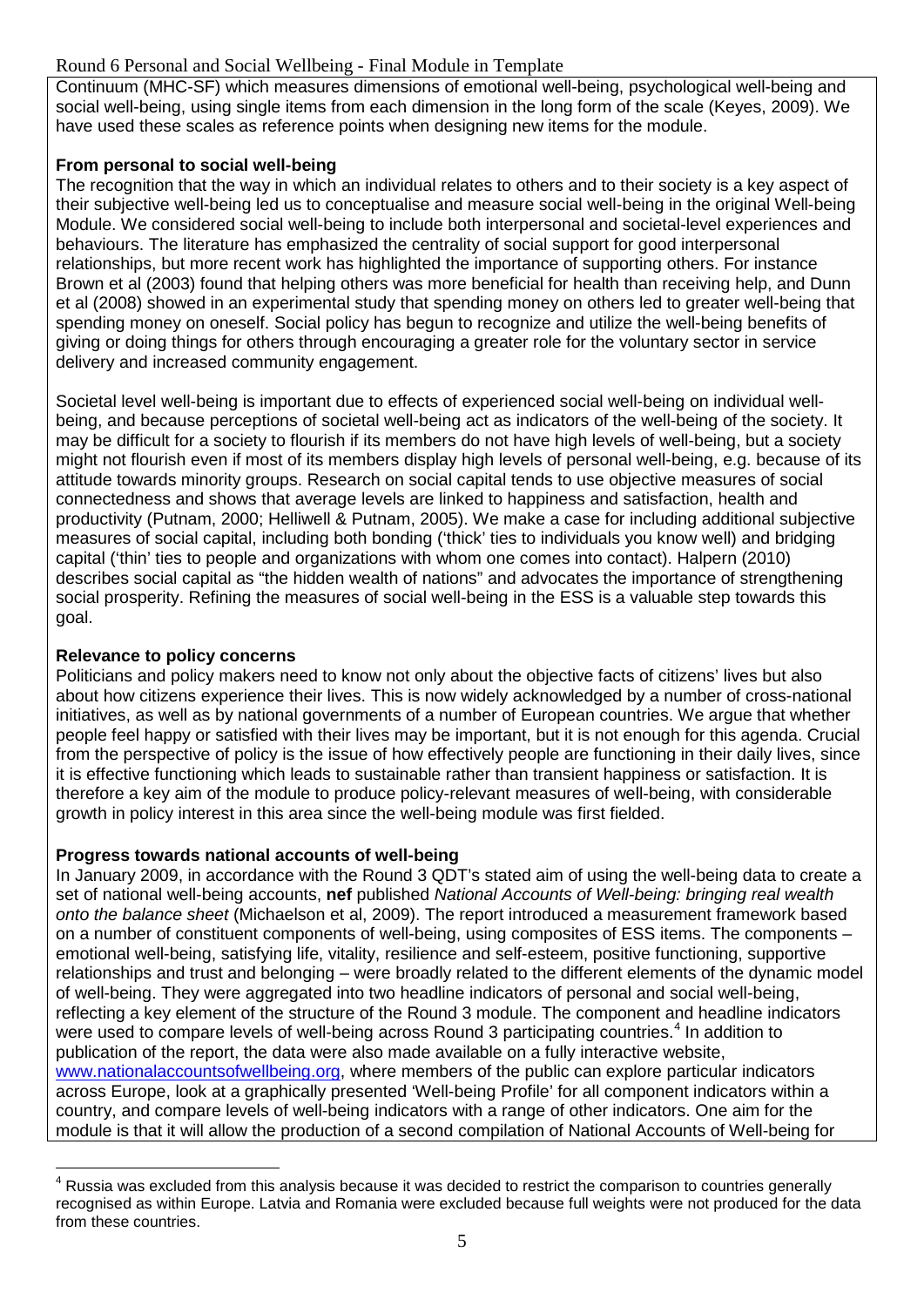# Europe.

# **Evidence-based policy relevant well-being promoting activities**

The Foresight Project on Mental Capital and Wellbeing combined the expertise and advice of around 400 leading experts and stakeholders from around the world and used evidence from a range of disciplines including; economics, social sciences, ethics, neuroscience and genetics, psychology and psychiatry; systems analysis and futures analysis (Government Office for Science, 2008). Foresight commissioned **nef** to review the evidence to produce a set of evidence-based actions to improve well-being which individuals would be encouraged to build into their daily lives. The final set of actions is:

- **Connect**
- Be active
- Take notice
- Keep learning
- **Give**

A set of communication messages was developed for each action, which cited examples of the relevant activities to explain and illustrate the intention of each (Aked *et al.*, 2008). Since then, the Five Ways to Well-being have been widely used in the UK for their original purpose of shaping public health messaging to promote positive mental health, but also as the basis for the design of specific well-being promotion interventions in communities and schools, as well as wide-ranging initiatives including Five Ways skills training in Norfolk, eliciting residents' views on town master-planning in Dewsbury and as a framework for a city-wide themed 'Year of Well-being' in Liverpool. The chief executive of the UK's leading mental health charity has described the Five Ways as 'the best way of explaining' what is meant by well-being $^5$  $^5$ . The UK government's mental health framework, New Horizons, states that the Department of Health is working with other government departments to plan a public campaign based on the Five Ways (Department of Health, 2009).There are also a number of examples of the growing use of the Five Ways beyond the UK: they have been translated into Norwegian<sup>[6](#page-5-1)</sup>, used by ATC Health in Australia as part of a mental health promotion campaign and used by New Zealand's Mental Health Foundation as part of its mental health awareness week.

The growing prevalence of the Five Ways suggest that it is often useful for policy makers, mental health practitioners, and members of the public, to conceptualise well-being in terms of the activities which promote it, as well as, or in some cases, instead of the elements which comprise well-being (what is measured by existing items in the module). Of particular interest is the question of the extent to which participation in these activities varies cross-nationally, and whether any evidence can be found linking this variation to differences in cultural and societal norms, values and structures. There are also a number of unanswered research questions about the extent to which measures of participation in the Five Ways actions correlate with these more direct measures of subjective well-being in population surveys in different countries. Strong evidence of positive correlations, which is what would be expected given the process of the development of the Five Ways from activities for which there was evidence of a link to subjective wellbeing, would further help to bolster academic and policy focus on the issue of the ways in which people can be helped to build these sorts of activities into their daily lives. We have therefore aimed to build in measures of involvement of the Five Ways to Well-being within the module.

# **References**

Amabile, T. M, K. G Hill, B. A Hennessey, and E. M Tighe (1994). The work preference inventory: Assessing intrinsic and extrinsic motivational orientation. *Journal of Personality and Social Psychology 66*: 950-967.

Abdallah S, Thompson S, Michaelson J, Marks N and Steuer N (2009). *The (un)happy planet index 2.0:* 

<span id="page-5-0"></span><sup>5</sup> Paul Farmer, Chief Executive of Mind, made this comment in his closing remarks of Mind's national conference in November 2009. -

<span id="page-5-1"></span><sup>6</sup> See http://www.nrk.no/programmer/tv/puls/1.6940937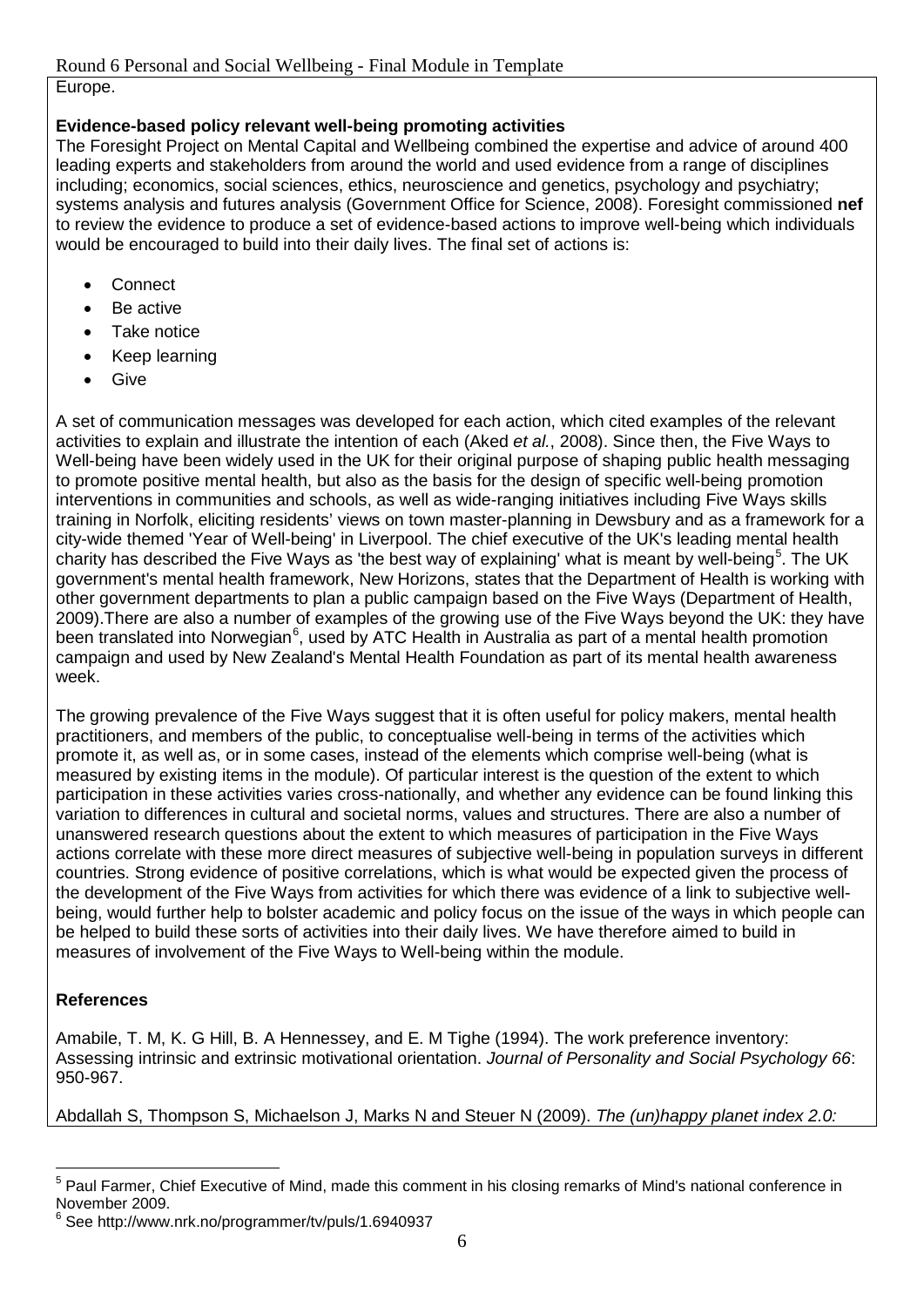#### Round 6 Personal and Social Wellbeing - Final Module in Template *Why good lives don't have to cost the Earth* (London: **nef**).

Aked J, Marks N, Cordon C and Thompson S (2008). *Five ways to well-being: The evidence* (London: **nef**).

Bartram DJ, Yadegarfar G and Baldwin DS (2009). Psychosocial working conditions and work-related stressors among UK veterinary surgeons, *Occupational Medicine*, 59 (5), 334-341.

Brown, Stephanie L., Nesse, Randolph M., Vinokur, Amiram D. & Smith, Dylan M. (2003) Providing social support may be more beneficial than receiving it: results from a prospective study of mortality. *Psychological Science*, *14* (4), 320-327.

Brown, K. W., & Ryan, R. M. (2003). The benefits of being present: Mindfulness and its role in psychological well-being. *Journal of Personality and Social Psychology, 84* (4), 822-848.

Chida, Y. & Steptoe, A. (2008). Positive psychological well-being and mortality: A quantitative review of prospective observational studies. *Psychosomatic Medicine, 70*, 741-756.

Cohen, S., Doyle, W.J., Turner, R.B., Alper, C.M. & Skoner, D.P. (2003). Emotional style and susceptibility to the common cold. *Psychosomatic Medicine, 65* (4), 652-657.

Csikszentmihalyi M. & Czikszentmihalyi I.S. (1988). *Optimal Experience: Psychological Studies of Flow in Consciousness.* New York: Cambridge University Press.

Davidson RJ, Kabat-Zinn J, Schumacher J, Rosenkrantz M, Muller D, Santorelli SF. et al. (2003). *Alterations in brain and immune function produced by mindfulness meditation.*

Deacon L, Carlin H, Spalding J, Giles S, Stansfield J, Hughes S, Perkins C and Bellis MA (2010). *North West Mental Wellbeing Survey 2009* (Liverpool: North West Public Health Observatory).

Deci, E.L. & Ryan, R.M. (2000). The "what" and "why" of goal pursuits: Human needs and the selfdetermination of behavior. *Psychological Inquiry, 11*, 227-268.

Department of Health (2009). *New Horizons: A shared vision for mental health*.

Diener, E. (1984). Subjective well-being. *Psychological Bulletin, 95*, 542-575.

Diener, E. (2000). Subjective Well-being. The science of happiness and a proposal for a national index. *American Psychologist, 55* (1), 34-43.

Diener, E., Emmons, R.A., Larsen, R.J. & Griffin, S. (1985). The Satisfaction With Life Scale. *Journal of Personality Assessment, 49*, 1, 71-75

Diener, E., Wirtz, D., Tov, W., Kim-Prieto, C., Choi, D-w., Oishi, S. & Biswas-Diener, R. (2010). New Wellbeing Measures: Short Scales to Assess Flourishing and Positive and Negative Feelings. *Social Indicators Research*, 97, 2, 143-156.

Diener E and Seligman MEP (2002). 'Very happy people', *Psychological Science, 13:* 81–84*.*

Dolan P, Peasgood T and White M (2006). *Review of research on the influences on personal well-being and application to policy making* (London: Defra).

Dunn, E.W., Aknin, L.B. & Norton, M.I. (2008). Spending money on others promotes happiness. *Science, 319,* 1687-1688.

Easterlin, R. A. (2003). Diminishing Marginal Utility of Money? A Caveat. Available on-line wwwrcf.usc.edu/~easterl/articles.htm

European Commission (2009). GDP and beyond: Measuring progress in a changing world.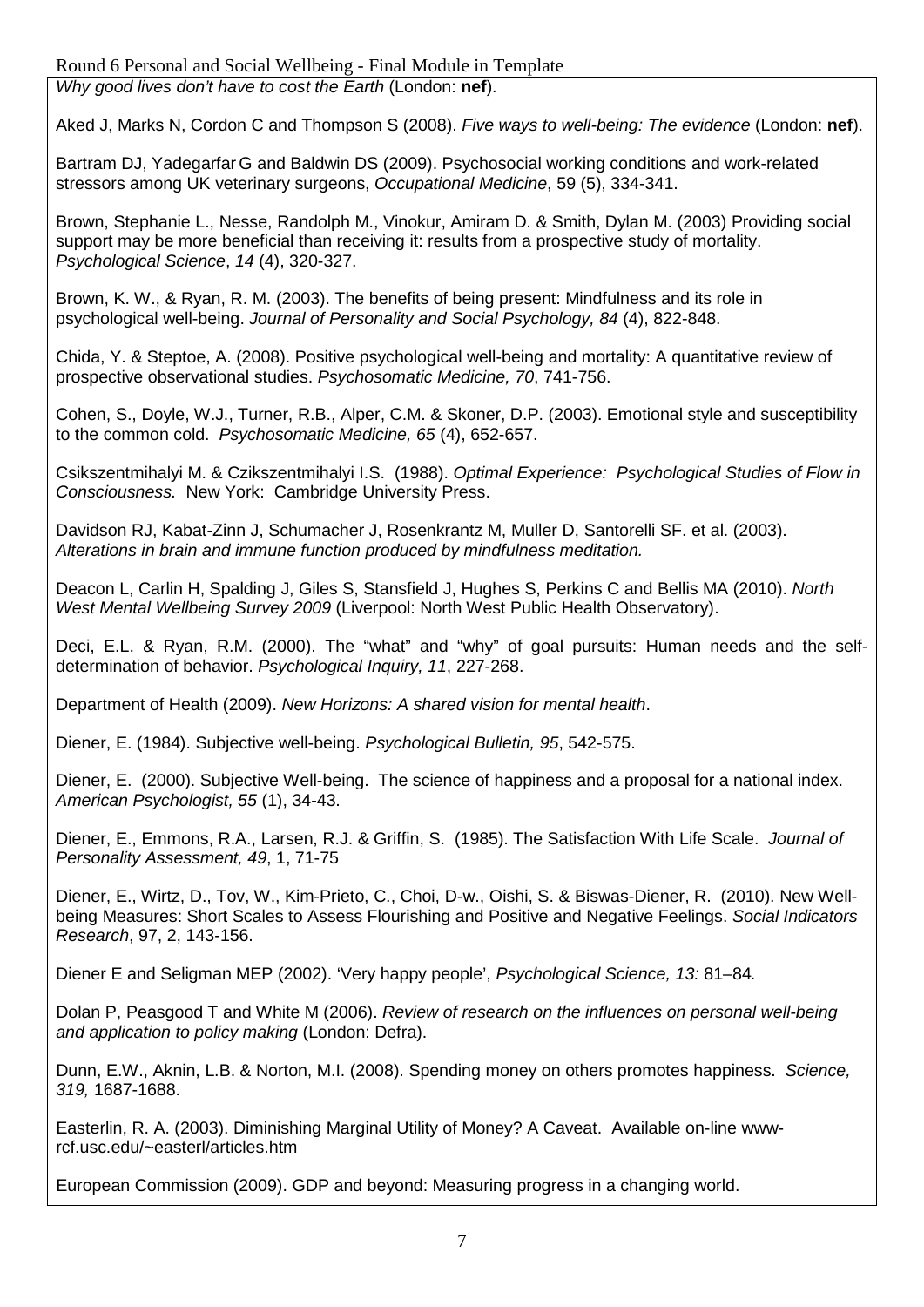European Commission (2010). *European Economic Forecast – Spring 2010* (Brussels: EC)

European Union Committee of the Regions (2009). Opinion of the Committee of the Regions on The Future of the Lisbon Strategy Post 2010.

Forgas, J.P. (2002). Feeling and doing: Affective influences on interpersonal behavior. *Psychological Inquiry, 13* (1), 1-28.

Fredrickson BL and Branigan C (2005). Positive emotions broaden the scope of attention and thoughtaction repertoires. *Cognition and Emotion, 19* (3), 313-332.

Fredrickson BL, Mancuso RA, Branigan C and Tugade M (2000). The undoing effect of positive emotions. *Motivation and Emotion, 24*, 237-258.

Gaskell, G, Wright, D and O'Muircheartaigh, C. (1995). 'Context effects in the measurement of attitudes: A comparison of the consistency and framing explanations' *British Journal of Social Psychology 34,* 383-393.

Government Office for Science (2008). Foresight Mental Capital and Well-being 2008. Project Final Report. The Government Office for Science, London. (Online [http://www.foresight.gov.uk/OurWork/ActiveProjects/Mental%20Capital/Welcome.asp\)](http://www.foresight.gov.uk/OurWork/ActiveProjects/Mental%20Capital/Welcome.asp).

Halpern D (2010) *The Hidden Wealth of Nations,* Cambridge: Polity Press.

Helliwell, J. and Putnam, R.D. (2005). The social context of well-being. In FA Huppert, B Keverne & N Baylis (Eds.) *The Science of Well-being* (pp.435-459). Oxford: Oxford University Press.

Helliwell, J. F., Barrington-Leigh, C., Harris, A., & Huang, H. (2009). International evidence on the social context of well-being. In E. Diener, D. Kahneman, & J. F. Helliwell (Eds.), *International differences in wellbeing*. Oxford, UK: Oxford University Press.

Huppert, FA (2009). 'Psychological well-being: Evidence regarding its causes and consequences.' *Applied Psychology: Health and Well-being,* 1(2):137-164.

Huppert, F A, Baylis, N & Keverne, B. (Eds.) (2005). *The Science of Well-being.* Oxford: Oxford University Press.

Huppert F.A. and Marks N (working paper). Assessing Personal and Social Well-being: An outline of the methodology used for the 2006 European Social Survey, April 2007.

Huppert FA, Marks N, Clark A, Siegrist J, Stutzer A, Vitterso J, Wahrendorf M (2008). 'Measuring Wellbeing Across Europe: Description of the ESS Well-being Module and Preliminary Findings' *Social Indicators Research, 91,* 301-315.

Huppert, F.A. & So, T. (2009). What percentage of people in Europe are flourishing and what characterises them? Briefing document for the OECD/ISQOLS meeting "*Measuring subjective well-being: an opportunity for NSOs?*" 23/24 July, 2009, Florence, Italy.

Huppert, F.A. & So, T.T.C (2011). 'Flourishing Across Europe: Application of a New Conceptual Framework for Defining Wellbeing' *Social Indicators Research*, DOI 10.1007/s11205-011-9966-7.

Judge TA, Thoresen CJ, Bono JE and Patton GK. (2001). The job satisfaction-job performance relationship: a qualitative and quantitative review. *Psychological Bulletin, 127* (3), 376-407.

Kahneman, D, Diener, E & Schwartz,N (Eds.) (1999). *Well-Being: The Foundations of Hedonic Psychology.* New York: Russell Sage Foundation.

Keyes CLM (2002). Promoting a life worth living: Human development from the vantage points of mental illness and mental health. In RM Lerner, F Jacobs & D Wertlieb, eds. Promoting Positive Child, Adolescent and Family Development: *A Handbook of Program and Policy Innovations, 4*(15), pp.257-274. CA: Sage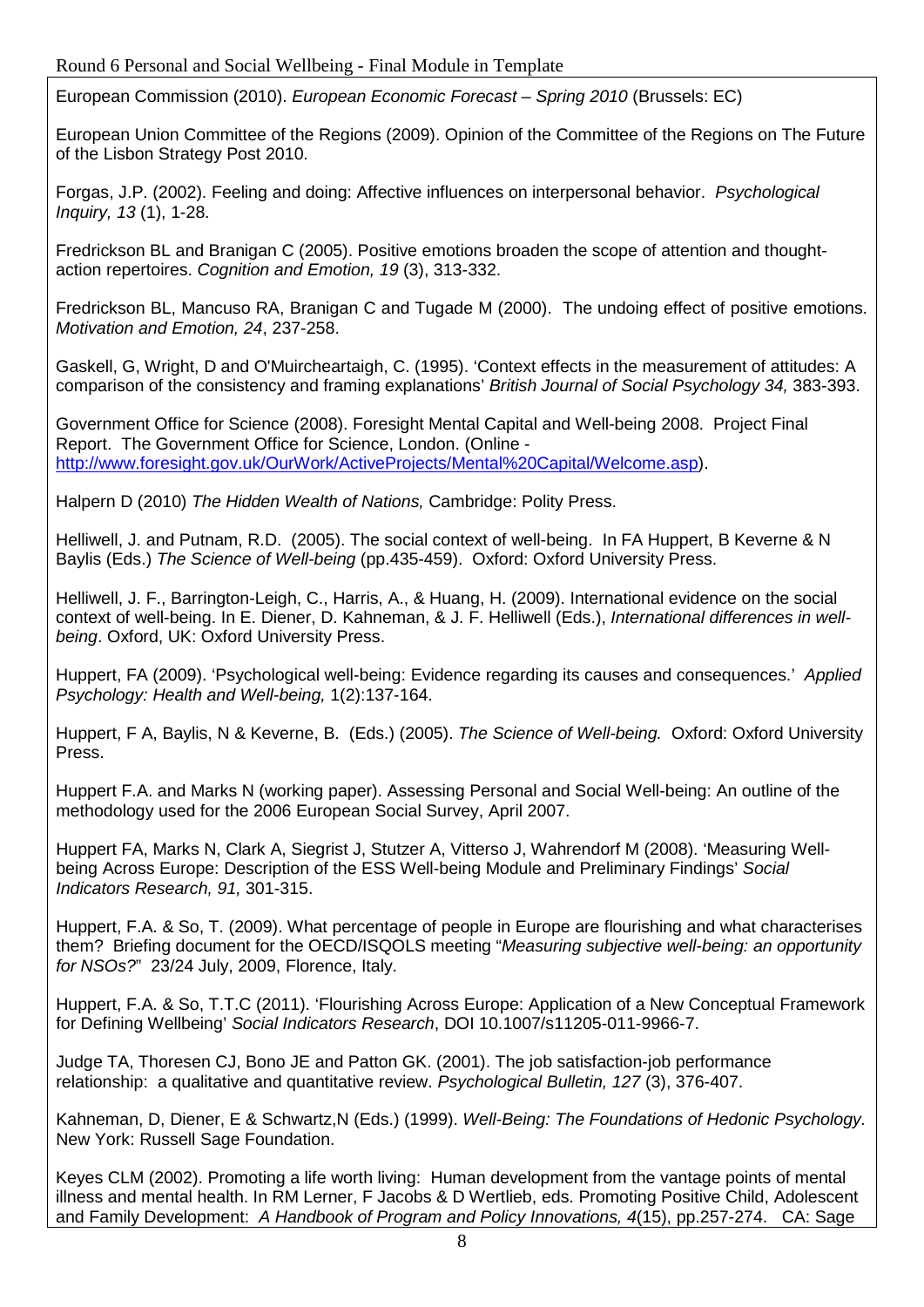Round 6 Personal and Social Wellbeing - Final Module in Template Publications.

Keyes, C. L. M. (2009). *Brief description of the mental health continuum short form (MHC-SF).* Available: [http://www.sociology.emory.edu/ckeyes/.](http://www.sociology.emory.edu/ckeyes/)

Kroll, C. (under review). 'The Motherhood Penalty in Civic Engagement: Examining Social Capital and Subjective Well-Being by Gender and Parental Status.' Working paper version available at SSRN:http://ssrn.com/abstract=1481334. Paper presented at the IX conference of the International Society for Quality-of-Life Studies (ISQOLS), Florence, 2009.

Layard, R. (2005). *Happiness: Lessons from a New Science*. New York: Penguin.

Michaelson J, Abdallah S, Steuer N, Thompson S and Marks N (2009). *National Accounts of Well-being: bringing real wealth onto the balance sheet* (London: **nef**).

Putnam R.D. (2000). *Bowling alone*. New York: Simon & Schuster.

Rogers, R. (1961). *On Becoming a Person*. Boston: Houghton Mifflin Co.

Ryan, R.M. & Deci, E.L. (2001). On happiness and human potentials: A review of research on hedonic and eudaimonic well-being. *Annual Reviews of Psychology, 52*, 141-166.

Ryff, C.D. & Singer, B. (1998). The contours of positive human health. *Psychological Inquiry, 9* (1), 1-28.

Scheier, M. F. & Carver, C. S. (2003). Self-regulatory processes and responses to health threats: Effects of optimism on well-being. In J. Suls & K. Wallston (Eds.), *Social psychological foundations of health* (pp. 395- 428). Oxford UK: Blackwell.

Seligman M. (2002). *Authentic happiness.* New York: Free Press.

Sen, A. (1996). Rationality, joy and freedom. *Critical Review, 10* (4), Fall, 481-94.

Stewart-Brown S and Janmohamed K (2008). Warwick-Edinburgh Mental Well-being Scale (WEMWBS) User Guide (NHS Health Scotland)

Tennant, R., Hiller, L., Fishwick, R., Platt, S., Joseph, S., Weich, S., Parkinson, J., Secker, J. & Stewart-Brown, S. (2007). The Warwick-Edinburgh Mental Well-being Scale (WEMWBS): development and UK validation *Health and Quality of Life Outcomes,* 5: 63 doi:10.1186/1477-7525-5-63 <http://www.hqlo.com/content/5/1/63>

Thompson S and Marks N (2008). *Measuring well-being in policy: issues and applications* (London: **nef**).

Veenhoven, R. (2000). The four qualities of life. Ordering concepts and measures of the good life. *Journal of Happiness Studies, 1*, 1-39.

Vittersø, J. (2004). Subjective well-being versus self-actualization: Using the flow-simplex to promote a conceptual clarification of subjective quality of life. *Social Indicators Research, 65*, 299-331.

Vittersø, J., Søholt, Y., Hetland, A., Thorsen, I. A., & Røysamb, E. (2010). 'Was Hercules happy? Some answers from a functional model of human well-being' *Social Indicators Research, 95,* 1-18.

Vittersø, J. (in press). Functional well-being: Happiness as feelings, evaluations and functioning. In S. David, I. Boniwell and A. Conley Ayers (Eds.), *The Oxford handbook of happiness*. Oxford, UK: Oxford University Press.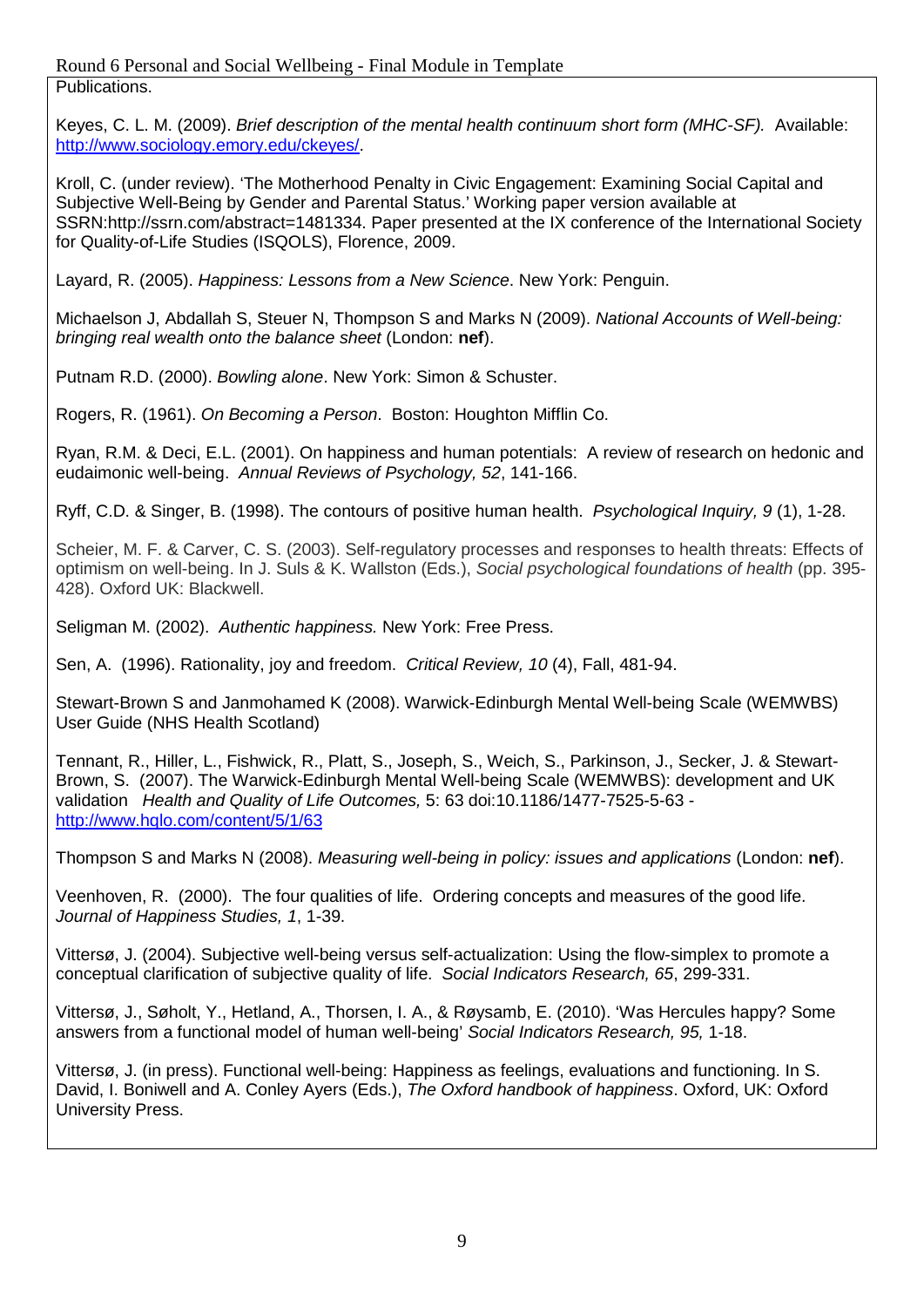

The concepts to be measured in the module are structured broadly as in the dynamic model of well-being, presented in Section A, and include all the elements of the operational definition of flourishing devised by Huppert and So. The functioning concepts are divided into personal and social, and in addition to the generic aspects of well-being included within these, also included is the concept of involvement in specific well-being promoting activities (the Five Ways to Well-being), which cut across both personal and social. For clarity we have presented separate groups of concepts for evaluations and emotions, although these are often presented together within the dynamic model of well-being. Note that 'Material conditions' are measured via various items in the core questionnaire and are not considered here.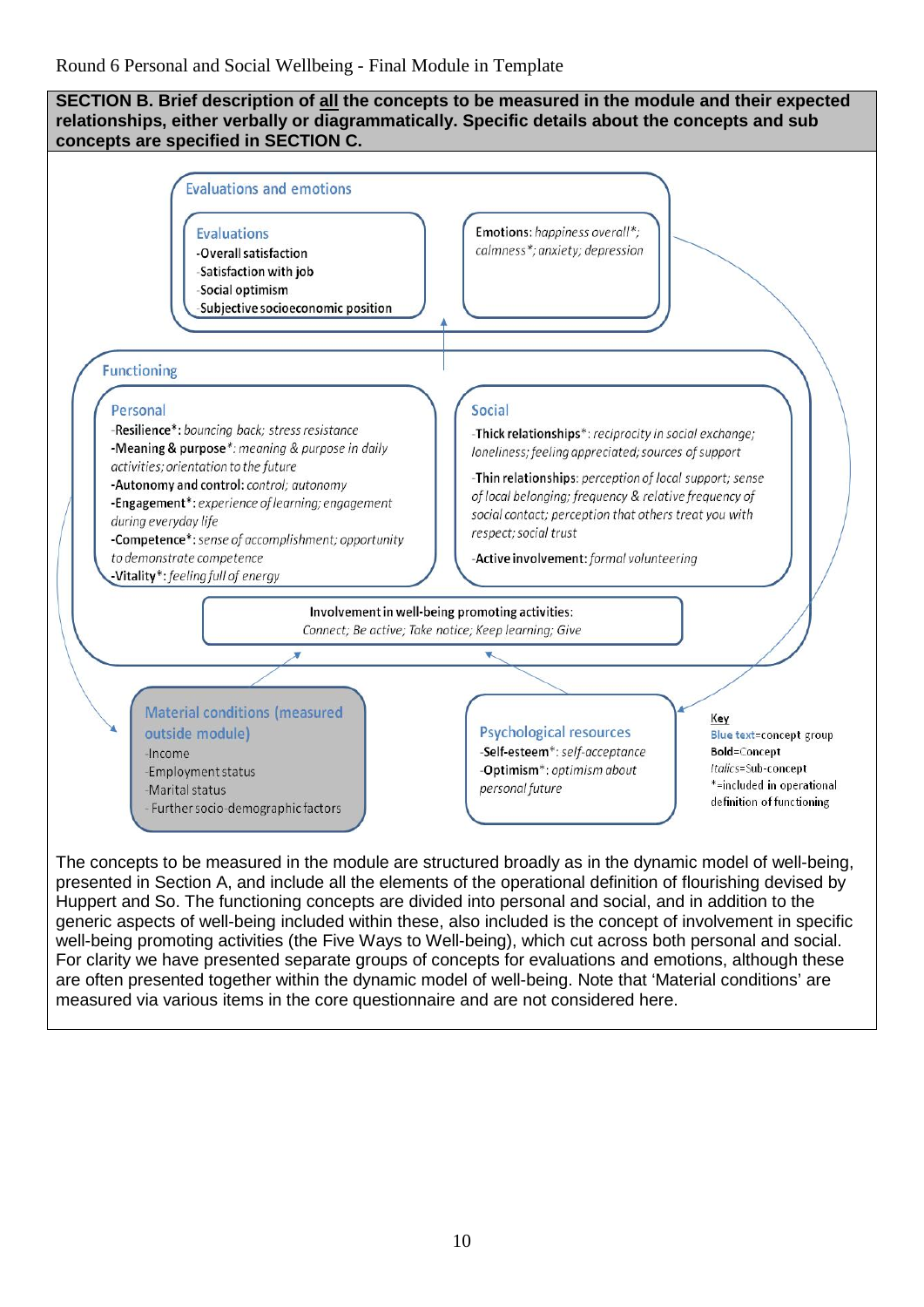#### **SECTION C: Complex Concepts**

# **COMPLEX CONCEPT NAME: Resilience**

#### **Complex Concept Description**

Resilience generally refers to positive adaptation in the context of risk or adversity. It is a broad concept that encompasses a wide range of phenomena, including the capacity of a system to adapt or recover from significant challenges. Rather than a personality trait (i.e., resiliency), resilience describes the ability to sustain adaptive functioning under difficult circumstances. In all these cases, resilience refers to patterns of doing well after exposure to a serious adversity or threat. Resilience research has focused on two distinct situations. A) stress resistance and B) bouncing-back.

Speed of recovery is important when measuring resilience. A number of distinctions can be made between the ways that people respond when things go wrong. These include:

- a) no effect at all,
- b) a short-term effect,
- c) an effect that takes a long time to recover from and
- d) an effect which you never get over or learn to live with.

# **Expected relationship with other complex and simple concepts**

Resilience is part of the personal element of good functioning, along with autonomy and control, vitality, meaning and purpose, competence and engagement.

# **SUB CONCEPT NAME: Stress resistance**

#### **Sub Concept Description**

Refers to functioning well during a time of significant adversity.

#### **Expected relationship with other sub concepts**

It is expected that stress resistance will behave similarly to, although remaining distinct from, the other resilience sub-concept (bouncing back – E29 (R3)/D19).

#### **Question item wording**

**D30 CARD 30** How difficult or easy do you find it to deal with<sup>[7](#page-10-0)</sup> important<sup>[8](#page-10-1)</sup> problems that come up in your life? Please use this card where 0 is extremely $9$  difficult and 10 is extremely easy.

| <b>Extremely</b> |    |    |    |    |    |    |    |    | <b>Extremely</b> | (Don't |    |
|------------------|----|----|----|----|----|----|----|----|------------------|--------|----|
| difficult        |    |    |    |    |    |    |    |    | easy             | Know)  |    |
| 00               | 01 | 02 | 03 | 04 | 05 | 06 | 07 | 08 | 09               | 10     | 88 |

-

<span id="page-10-0"></span> $\frac{7}{1}$  'to deal with' in the sense of 'to handle'

<span id="page-10-1"></span><sup>8</sup> 'important' in the sense of 'major' or 'significant'

<span id="page-10-2"></span><sup>&</sup>lt;sup>9</sup> 'extremely' in the sense of 'an ending point on the scale where nothing can go beyond it. This might be represented also by 'completely', 'fully', 'absolutely', 'totally', etc.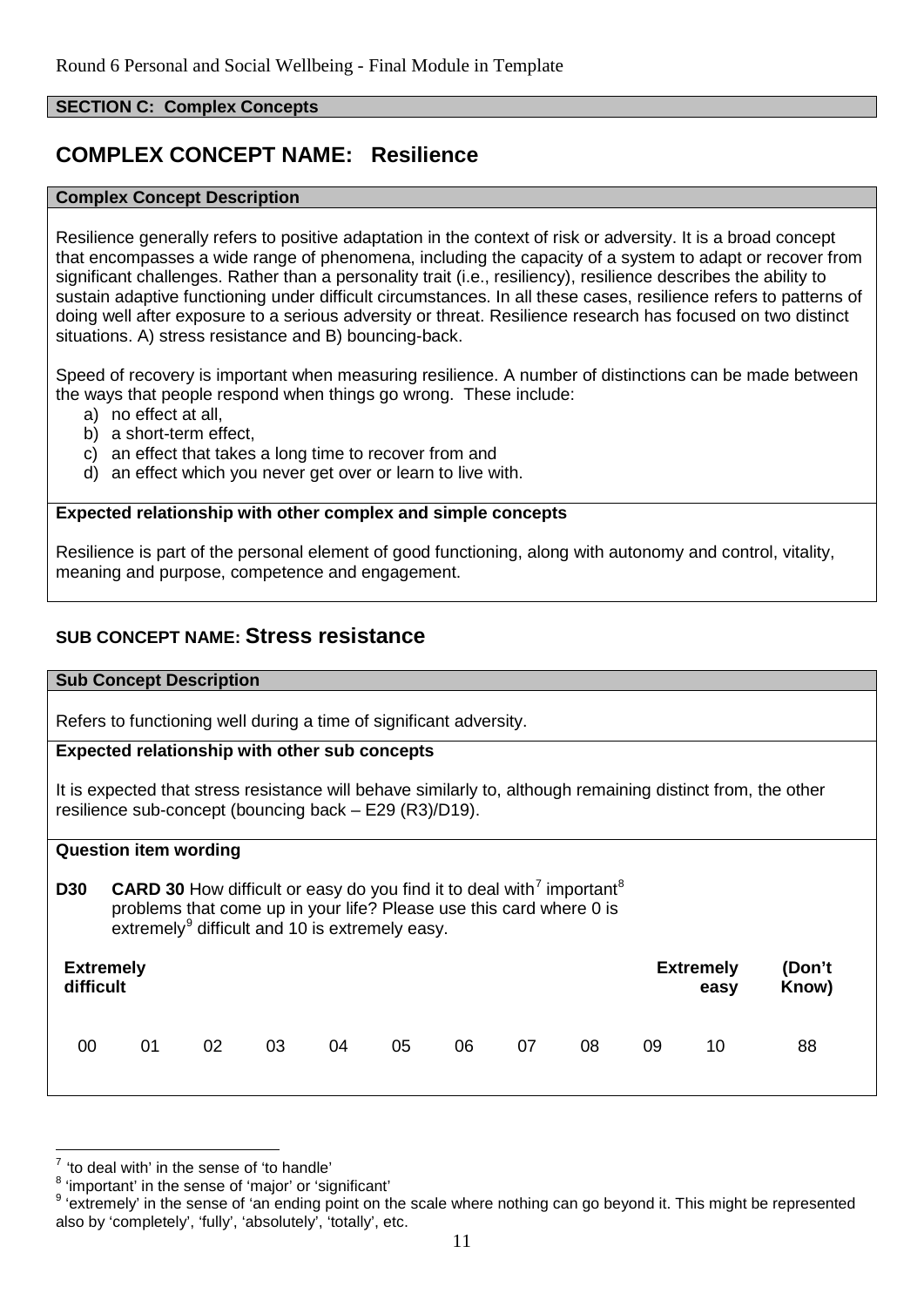#### **Sub Concept Description**

Refers to returning to, and speed of return to, a previous level of good functioning following difficult times or severely disturbing experiences.

# **Question item wording**

# **Repeat item E29 from Round 3:**

**CARD 26** Using this card, please say to what extent you agree or disagree with each of the following statements. **READ OUT EACH STATEMENT AND CODE IN GRID**

|                 |                                                                                                    | Agree<br>strongly | Agree | <b>Neither</b><br>agree<br>nor<br>disagree | <b>Disagree</b> | <b>Disagree</b><br>strongly | (Don't<br>know) |
|-----------------|----------------------------------------------------------------------------------------------------|-------------------|-------|--------------------------------------------|-----------------|-----------------------------|-----------------|
| D <sub>19</sub> | When things go wrong<br>in my life, it generally<br>takes me a long time to<br>get back to normal. |                   | 2     | 3                                          | 4               | 5                           | 8               |

# **COMPLEX CONCEPT NAME: Meaning and purpose**

# **Complex Concept Description**

Experiencing meaning in life is related to healthy human functioning. It refers to people's concerns with the purpose, predictability, and comprehensibility of each of their own lives. Although "meaning" usually refers to sense or coherence and "purpose" is more related to intentions, these terms generally are used interchangeably.

A sense of purpose in life is nurtured when people see their current activities linked to future positive states and when also see their actions as right, good, or justifiable. Research has also found that positive relationships with others are one of the most important sources of meaning.

# **Expected relationship with other complex and simple concepts**

Meaning and purpose is part of the personal element of good functioning, along with autonomy and control, vitality, resilience, competence and engagement.

# **SUB CONCEPT NAME: Orientation to future**

#### **Sub Concept Description**

It assesses to what extent people have a sense direction in their lives and are able to aim their daily activities and life plans to the future.

#### **Question item wording**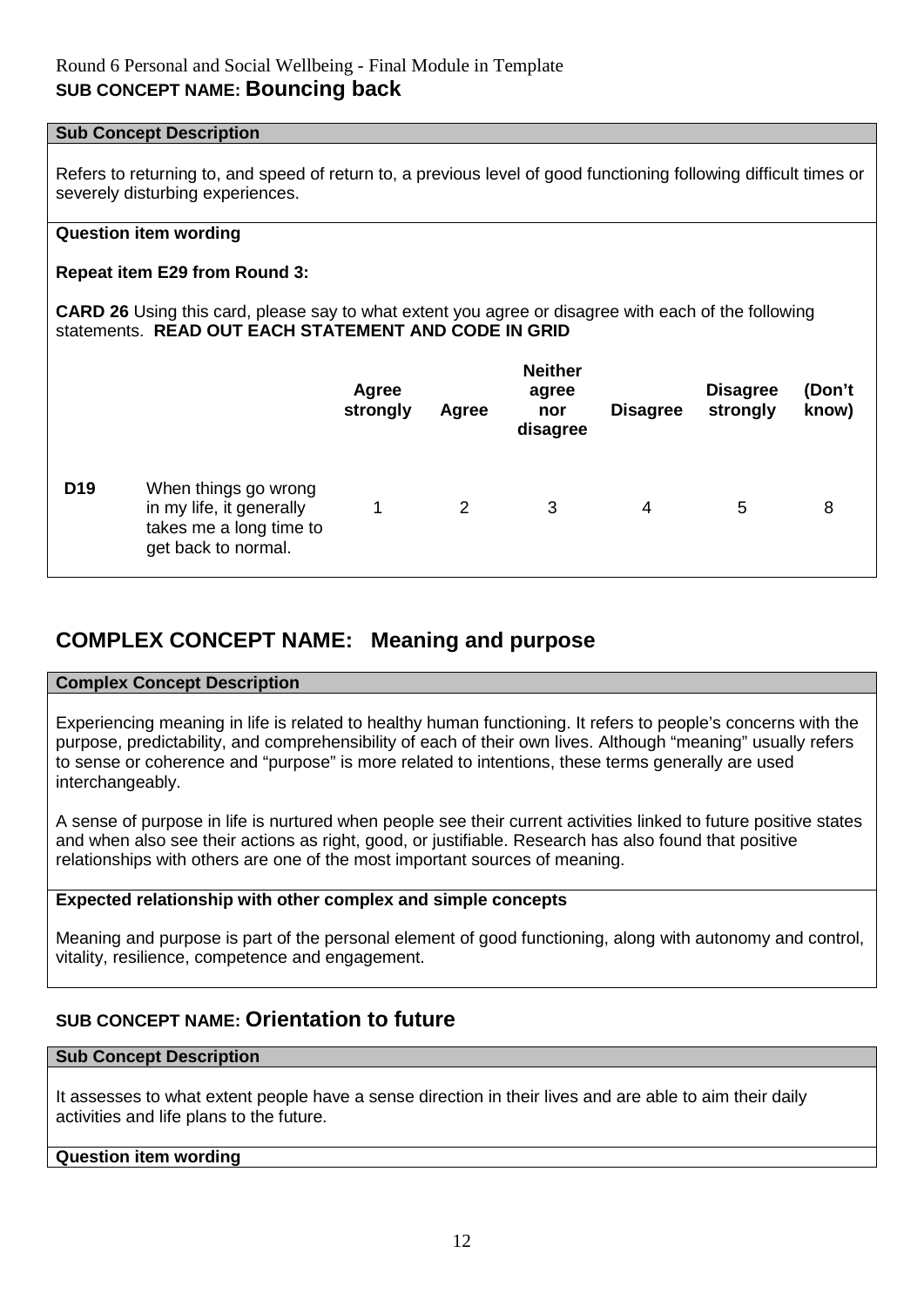| D <sub>35</sub> | <b>CARD 33</b> To what extent do you feel that you have a sense of direction <sup>10</sup><br>in your life? Please use this card where 0 is not at all and 10 is completely <sup>11</sup> . |    |    |    |    |    |    |    |    |                   |                 |
|-----------------|---------------------------------------------------------------------------------------------------------------------------------------------------------------------------------------------|----|----|----|----|----|----|----|----|-------------------|-----------------|
| Not at all      |                                                                                                                                                                                             |    |    |    |    |    |    |    |    | <b>Completely</b> | (Don't<br>Know) |
| 00              | 01                                                                                                                                                                                          | 02 | 03 | 04 | 05 | 06 | 07 | 08 | 09 | 10                | 88              |

# **SUB CONCEPT NAME: Meaning and purpose – Daily activities**

|                                                                                                                                                                                                                                                                                                                                                                                                                                           | <b>Sub Concept Description</b>                                                                                                                                                                             |                   |       |                                            |                 |                             |                 |  |  |
|-------------------------------------------------------------------------------------------------------------------------------------------------------------------------------------------------------------------------------------------------------------------------------------------------------------------------------------------------------------------------------------------------------------------------------------------|------------------------------------------------------------------------------------------------------------------------------------------------------------------------------------------------------------|-------------------|-------|--------------------------------------------|-----------------|-----------------------------|-----------------|--|--|
| This concept aims to assess to what extent people find meaning in their daily activities. Rather than<br>assessing general feelings of purpose in life, these items are focused in whether or not people find that<br>what they do in their everyday lives is worthwhile. This measures the extent to which, as people cope with<br>the demands of their environments, they believe that they do so for <i>meaningful</i> or worthy ends. |                                                                                                                                                                                                            |                   |       |                                            |                 |                             |                 |  |  |
|                                                                                                                                                                                                                                                                                                                                                                                                                                           | <b>Question item wording</b>                                                                                                                                                                               |                   |       |                                            |                 |                             |                 |  |  |
|                                                                                                                                                                                                                                                                                                                                                                                                                                           | <b>Repeat item E40 from Round 3:</b><br><b>CARD 28</b> Using this card, please say to what extent you agree or disagree with each of the following<br>statements. READ OUT EACH STATEMENT AND CODE IN GRID |                   |       |                                            |                 |                             |                 |  |  |
|                                                                                                                                                                                                                                                                                                                                                                                                                                           |                                                                                                                                                                                                            | Agree<br>strongly | Agree | <b>Neither</b><br>agree<br>nor<br>disagree | <b>Disagree</b> | <b>Disagree</b><br>strongly | (Don't<br>know) |  |  |
| D <sub>23</sub>                                                                                                                                                                                                                                                                                                                                                                                                                           | I generally feel that what I<br>do in my life is valuable<br>and worthwhile <sup>12</sup> .                                                                                                                |                   | 2     | 3                                          | 4               | 5                           | 8               |  |  |

# **COMPLEX CONCEPT NAME: Autonomy and control**

# **Complex Concept Description**

The need for autonomy has been identified as a basic psychological need required for people to function in healthy or optimal ways (Deci & Ryan 2000). It is here divided into two sub-concepts. Autonomy relates to shaping one's life or activities free from other people's control (free from) and control relates to personal control over one's own activities (choosing to take personal control).

# **Expected relationship with other complex and simple concepts**

Autonomy and control is part of the personal element of good functioning, along with meaning and purpose,

<span id="page-12-0"></span> $10$  'sense of direction' – a feeling or an idea of how someone would like their life to be in the future

<span id="page-12-1"></span> $11$  'completely' in the sense of 'an ending point on the scale where nothing can go beyond it. This might be represented also by 'extremely', 'fully', 'absolutely', 'totally', etc.

<span id="page-12-2"></span><sup>&#</sup>x27;worthwhile' means 'beneficial to others'.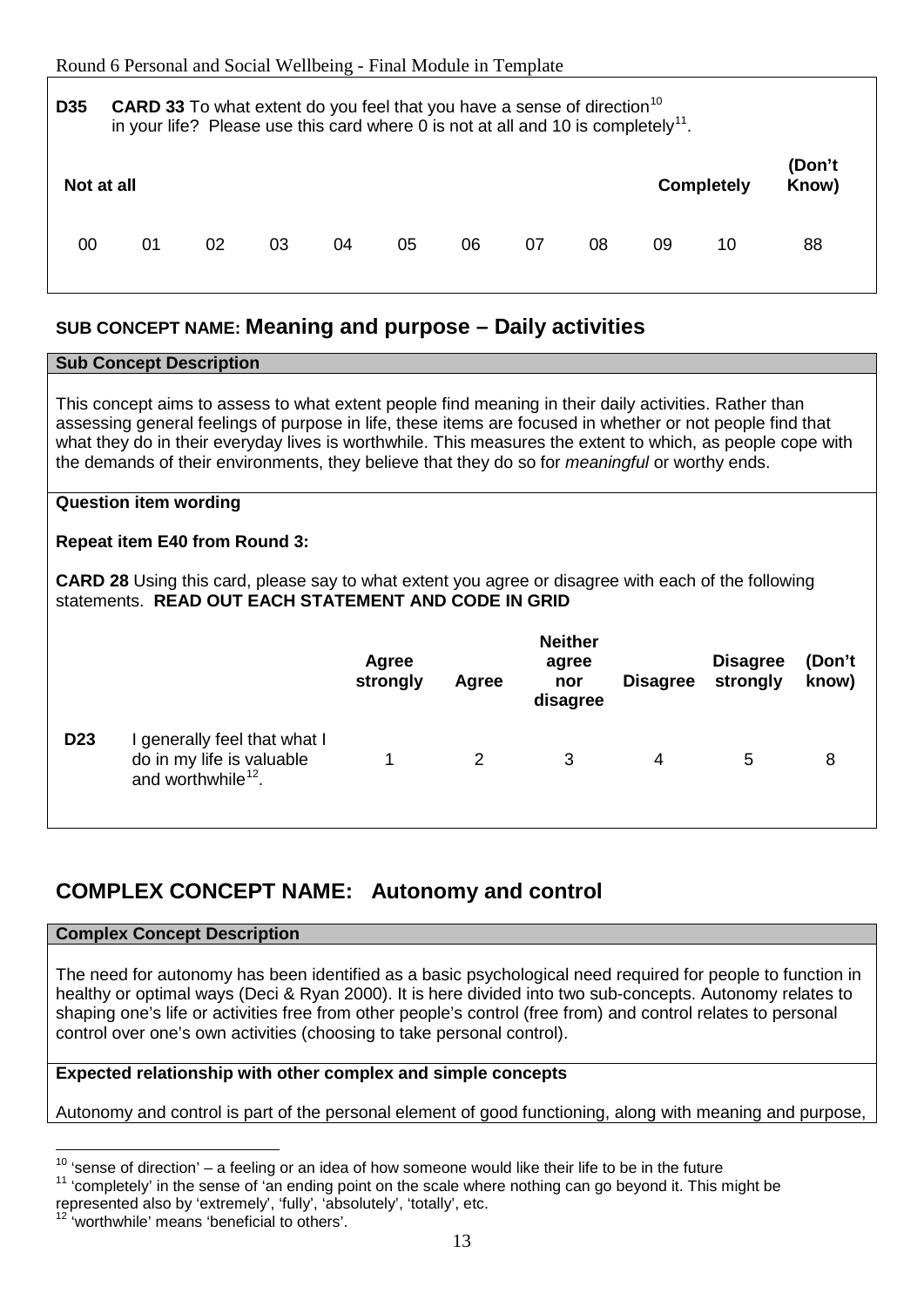# **SUB CONCEPT NAME: Autonomy**

# **Sub Concept Description**

Autonomy relates to shaping one's life or activities, free from other people's control.

# **Expected relationship with other sub concepts**

Based on factor analyses of data from the Round 3 module, it seems that autonomy and control are relatively distinct sub-concepts.

# **Question item wording**

# **Repeat item E23 from Round 3:**

**CARD 26** Using this card, please say to what extent you agree or disagree with each of the following statements. **READ OUT EACH STATEMENT AND CODE IN GRID**

|                 |                                                                  | Agree<br>strongly | Agree | <b>Neither</b><br>agree<br>nor<br>disagree | <b>Disagree</b> | <b>Disagree</b><br>strongly | (Don't<br>know) |
|-----------------|------------------------------------------------------------------|-------------------|-------|--------------------------------------------|-----------------|-----------------------------|-----------------|
| D <sub>16</sub> | I feel I am free to decide<br>for myself how to live<br>my life. |                   | 2     | 3                                          | 4               | 5                           | 8               |

# **SUB CONCEPT NAME: Control**

|                                                                                                             |                                                                                                                                                                                         | <b>Sub Concept Description</b> |    |    |    |    |    |    |    |                   |                 |
|-------------------------------------------------------------------------------------------------------------|-----------------------------------------------------------------------------------------------------------------------------------------------------------------------------------------|--------------------------------|----|----|----|----|----|----|----|-------------------|-----------------|
| Control relates to personal control over one's own life and activities (choosing to take personal control). |                                                                                                                                                                                         |                                |    |    |    |    |    |    |    |                   |                 |
|                                                                                                             |                                                                                                                                                                                         | <b>Question item wording</b>   |    |    |    |    |    |    |    |                   |                 |
| <b>D28</b>                                                                                                  | <b>CARD 29</b> To what extent do you make time <sup>13</sup> to do the things you really want to do? Please use this<br>card where 0 is not at all and 10 is completely <sup>14</sup> . |                                |    |    |    |    |    |    |    |                   |                 |
| Not at all                                                                                                  |                                                                                                                                                                                         |                                |    |    |    |    |    |    |    | <b>Completely</b> | (Don't<br>Know) |
| 00                                                                                                          | 01                                                                                                                                                                                      | 02                             | 03 | 04 | 05 | 06 | 07 | 08 | 09 | 10                | 88              |

<span id="page-13-1"></span><span id="page-13-0"></span><sup>&</sup>lt;sup>14</sup> 'completely' in the sense of 'an ending point on the scale where nothing can go beyond it. This might be represented also by 'extremely', 'fully', 'absolutely', 'totally', etc. <sup>13</sup> 'to make time' in the sense of 'to allow yourself time' or 'to put aside time', which is used to do something specific.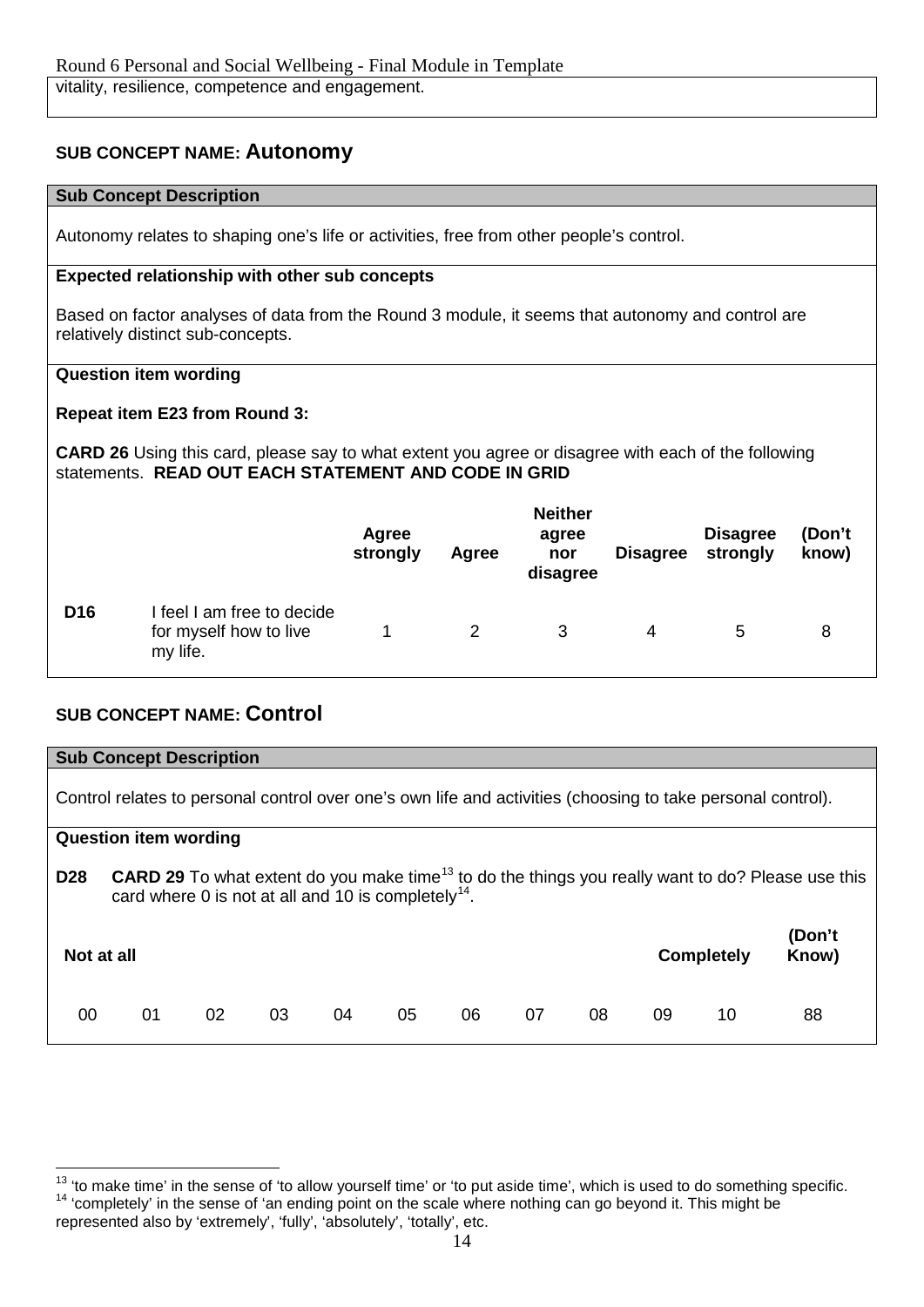# **COMPLEX CONCEPT NAME: Engagement**

# **Complex Concept Description**

The concept of engagement is part of the eudaimonic aspect of well-being, and it is intended to capture trait emotions that facilitate active involvement and motivate individuals to pursue complex life goals, to learn new things and to develop their potentials. It is part of good functioning because it involves how one relates to the activities in one's life, and thus includes elements of being absorbed in one's activities and feeling actively engaged, being interested in learning new things and having opportunities to learn and experiencing a lack of boredom.

# **Expected relationship with other complex and simple concepts**

Engagement is part of the personal element of good functioning, along with meaning and purpose, vitality, resilience, competence and autonomy and control.

# **SUB CONCEPT NAME: Experience of learning**

#### **Sub Concept Description**

This sub-concept assesses the extent to which respondents' experience learning in their lives. This does not concern formal experiences of learning but the extent to which respondents feel they learn things generally, as a measure of engagement with and curiosity about the world around them. The sub-concept also forms part of the concept 'Involvement in well-being promoting activities', with 'Learn' being one of the five ways to well-being.

#### **Question item wording**

**CARD 27** Using this card, please tell me to what extent…**READ OUT…**

|            |                                       | <b>Not</b><br>at all |    |    |    |    |    | A<br>great<br>$\overline{deal}^{15}$ | (Don't<br>know) |
|------------|---------------------------------------|----------------------|----|----|----|----|----|--------------------------------------|-----------------|
| <b>D20</b> | you learn new things in<br>your life? | 00                   | 01 | 02 | 03 | 04 | 05 | 06                                   | 88              |

# **SUB CONCEPT NAME: Engagement during everyday life**

#### **Sub Concept Description**

This sub-concept assesses the extent of feeling engaged during day-to-day life. The items within the subconcept aim to measure different emotional aspects of feeling engaged: interest, absorption and enthusiasm. The three items are designed to behave as a scale and are adapted from the Basic Emotions Trait Test (Vittersø, J., Dyrdal, G. M., & Røysamb, E. (2005) Utilities and capabilities: A psychological account of the two concepts and their relation to the idea of a good life. Paper presented at the 2nd Workshop on Capabilities and Happiness, Milan, Italy, 15 – 18 June, 2005.)

# **Question item wording**

Please use **CARD 31** for the next three questions. How much of the time would you generally say you

<span id="page-14-0"></span><sup>&</sup>lt;sup>15</sup> 'A great deal' means 'a large amount' and 'very much'.  $\overline{a}$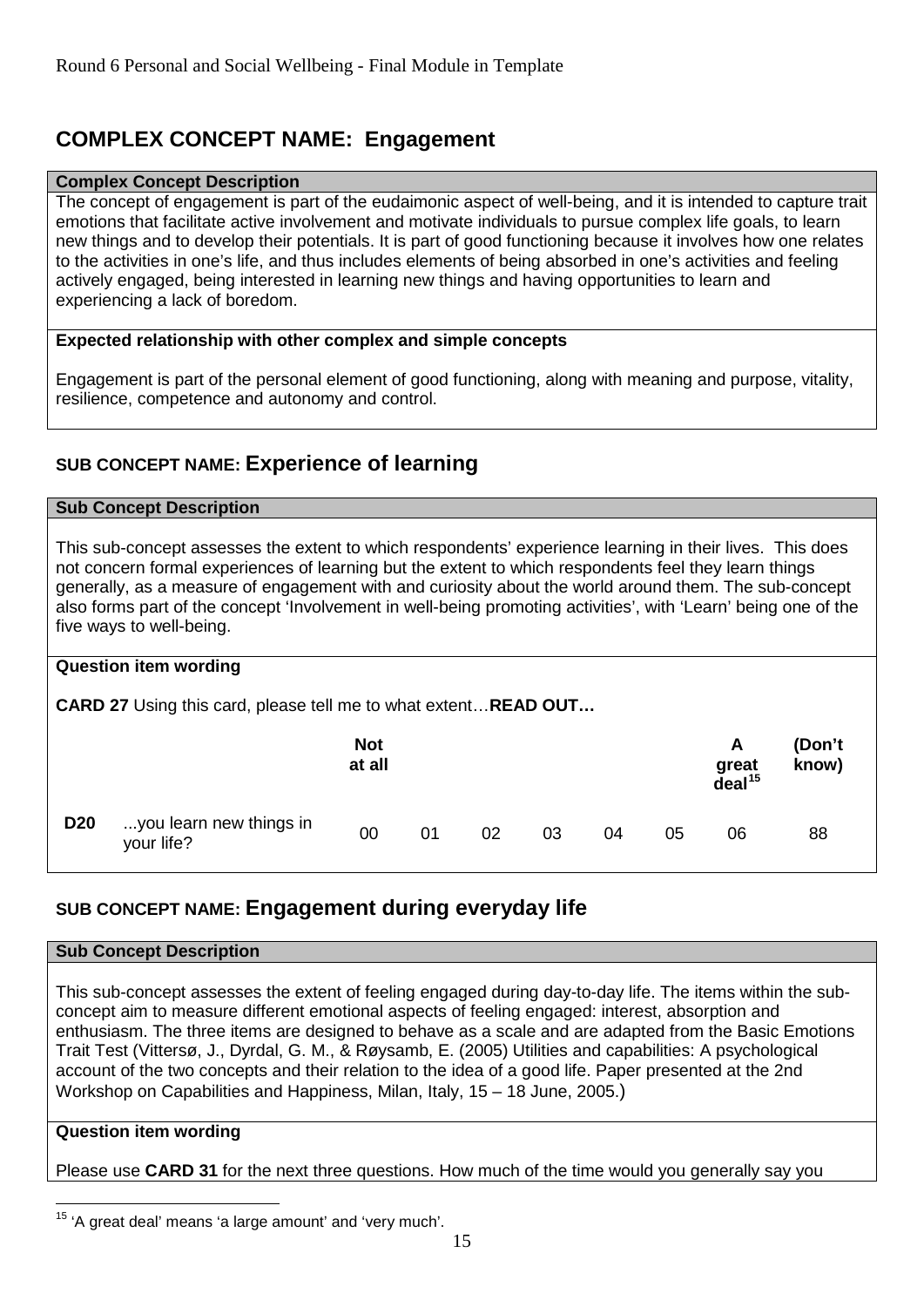Round 6 Personal and Social Wellbeing - Final Module in Template

|            | areREAD OUT                                   | None of the<br>time |    |    |    |    |    |    |    |    |    | time | All of (Don't<br>the know) |
|------------|-----------------------------------------------|---------------------|----|----|----|----|----|----|----|----|----|------|----------------------------|
| <b>D31</b> | interested in what you are doing?             | 00                  | 01 | 02 | 03 | 04 | 05 | 06 | 07 | 08 | 09 | 10   | -88                        |
| D32        | absorbed <sup>16</sup> in what you are doing? | 00                  | 01 | 02 | 03 | 04 | 05 | 06 | 07 | 08 | 09 | 10.  | -88                        |
| <b>D33</b> | enthusiastic about what you are doing?        | 00                  | 01 | 02 | 03 | 04 | 05 | 06 | 07 | 08 | 09 | 10   | 88                         |

# **COMPLEX CONCEPT NAME: Competence**

# **Complex Concept Description**

Competence refers to a sense of general capability (e.g. managing life well), as well as cognitive capability (ability to think, concentrate, and make decisions).

Competence is regarded as an important aspect of well-being. It is one of the three components in Deci and Ryan's model (autonomy, competence, relatedness), one of six in Ryff's model (it is termed 'environmental mastery') and is part of the Huppert & So operational definition of flourishing which has been derived from DSM and ICD.

# **Expected relationship with other complex and simple concepts**

Competence is part of the personal element of good functioning, along with meaning and purpose, vitality, resilience, engagement and autonomy and control.

# **SUB CONCEPT NAME: Opportunity to demonstrate competence**

# **Sub Concept Description**

This sub-concept focuses on opportunities within daily activities to demonstrate personal strengths and abilities. This focus derives from the observation that a sense of competence must be bound up with the activities one actually undertakes – it is a feeling bound up with being able to pursue types of behaviour – hence opportunities to undertake such behaviour are an important part of the concept.

# **Expected relationship with other sub concepts**

The opportunity to demonstrate competence and sense of accomplishment items in Round 3 behaved relatively similarly (following recoding given that the items were worded in opposite directions) although they could be distinguished from each other.

# **Question item wording**

# **Repeat item E25 from Round 3:**

**CARD 26** Using this card, please say to what extent you agree or disagree with each of the following statements. **READ OUT EACH STATEMENT AND CODE IN GRID**

<span id="page-15-0"></span><sup>&</sup>lt;sup>16</sup> 'absorbed' in the sense of 'focused or involved'  $\overline{a}$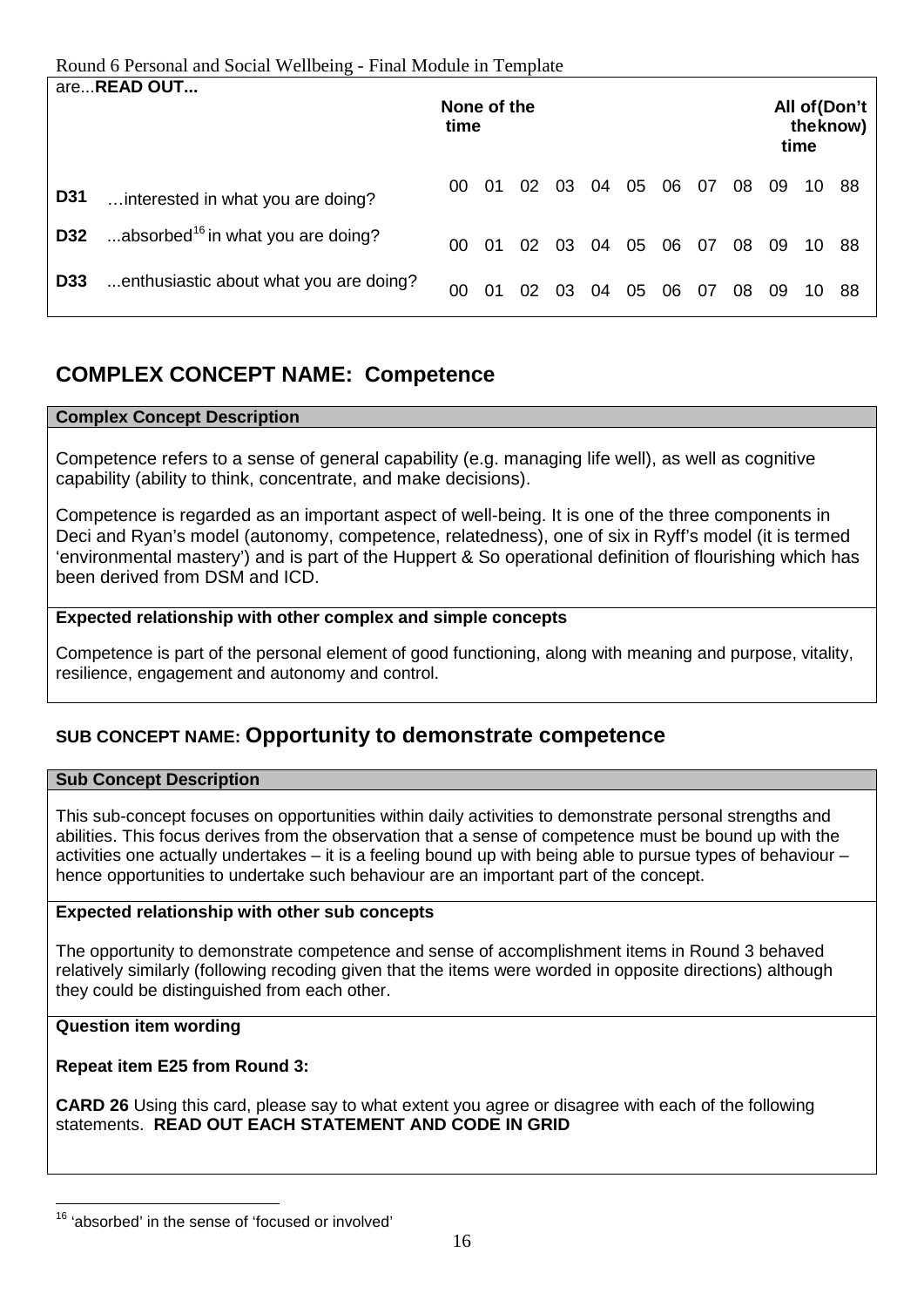Round 6 Personal and Social Wellbeing - Final Module in Template

|            |                                                                           | Agree<br>strongly | Agree | <b>Neither</b><br>agree<br>nor<br>disagree | <b>Disagree</b> | <b>Disagree</b><br>strongly | (Don't<br>know) |  |
|------------|---------------------------------------------------------------------------|-------------------|-------|--------------------------------------------|-----------------|-----------------------------|-----------------|--|
| <b>D17</b> | In my daily life I get very<br>little chance to show<br>how capable I am. | 1                 | 2     | 3                                          | 4               | 5                           | 8               |  |

# **SUB CONCEPT NAME: Sense of accomplishment**

#### **Sub Concept Description** This sub-concept focuses on experiencing a sense of accomplishment from daily activities. The subconcept refers to a general sense of successful achievement in some respect. One prominent model of well-being to emphasize accomplishment is Martin Seligman's PERMA model (Seligman, M (2011) *[Flourish: A Visionary New Understanding of Happiness and Well-being](http://books.google.com.au/books?id=mQ4_UwcCojUC)*. New York: Free Press). **Question item wording Repeat E27 from Round 3: CARD 26** Using this card, please say to what extent you agree or disagree with each of the following statements. **READ OUT EACH STATEMENT AND CODE IN GRID Agree strongly Agree Neither agree nor disagree Disagree Disagree strongly (Don't know) D18** Most days I feel a sense of accomplishment from 1 2 3 4 5 8

# **SUB CONCEPT NAME: Sense of competence**

#### **Sub Concept Description**

what I do.

This sub-concept is included as a measure of 'pure' competence. It is a new item intended to complement question D17 measuring opportunity to demonstrate competence and question D18 measuring sense of accomplishment.

#### **Question item wording**

**CARD 26** Using this card, please say to what extent you agree or disagree with each of the following statements. **READ OUT EACH STATEMENT AND CODE IN GRID**

| Agree<br>strongly | Agree | <b>Neither</b><br>agree<br>nor | <b>Disagree</b> | <b>Disagree</b><br>strongly | (Don't<br>know) |
|-------------------|-------|--------------------------------|-----------------|-----------------------------|-----------------|
|                   |       | disagree                       |                 |                             |                 |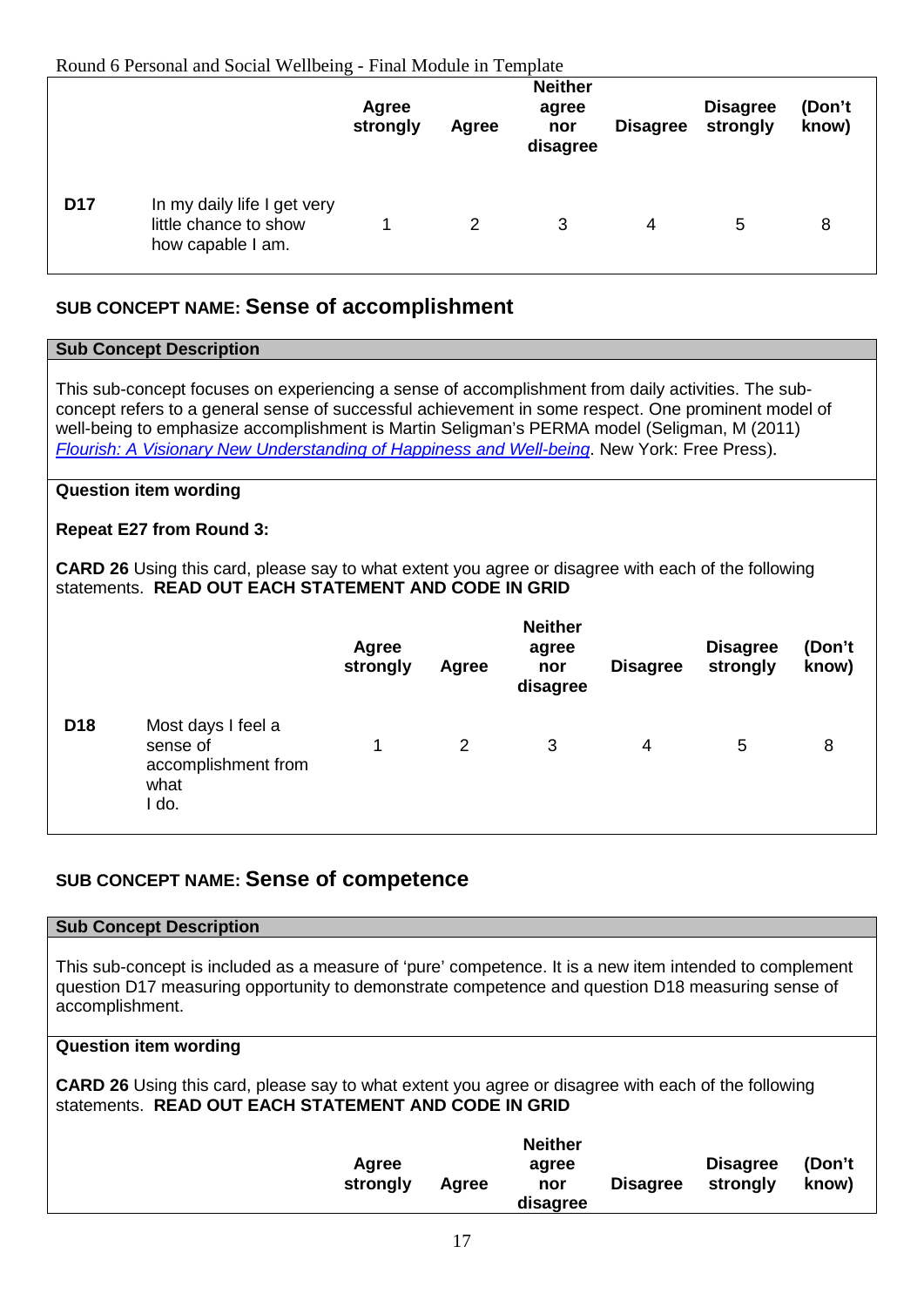| <b>D25</b> | There are lots of things<br>I feel I am good at. |  |  |  |  |  |  |
|------------|--------------------------------------------------|--|--|--|--|--|--|
|------------|--------------------------------------------------|--|--|--|--|--|--|

# **COMPLEX CONCEPT NAME: Vitality**

# **Complex Concept Description**

Subjective vitality refers to feeling alive and alert, and also to physical experiences such as lack of tiredness and chronic pain. This sense of energy is needed for a person to be fully functional.

# **Expected relationship with other complex and simple concepts**

Vitality relates strongly to emotional well-being and satisfaction. Although it is perhaps more 'inwardlyfocused' than many of the other functioning concepts, it is broadly part of the concepts involved in good functioning.

# **SUB CONCEPT NAME: Feeling full of energy**

#### **Sub Concept Description**

This sub-concept focuses on the extent to which people feel like they have a lot of energy. Two different items are suggested here: one which measures feeling full of energy over a specified recent time period (the past week) and one ('general vitality') which does not relate to a specified time period. Testing is required to examine whether these items in fact behave differently.

# **Expected relationship with other sub concepts**

Based on analysis of the Round 3 data, feeling full of energy behaved differently from items related to tiredness, relating to external drivers in different ways (e.g. unemployed people felt that they had less energy (negative vitality), but were less tired (positive vitality) than employed people). Tiredness loaded together with restedness and ability to get going/effortfullness (although these items are considered under the emotions-depression sub-concept) in a factor analysis, but the feeling full of energy item did not load together with them.

For Round 6, the original module design included measures of both mental and physical vitality. However, for mental vitality, there is expected to be considerable overlap with the engagement items measuring absorption and interest in learning, so a separate 'mental vitality' item is not included. Physical vitality is measured by the question below.

# **Question item wording**

# **Repeat item E16 from Round 3:**

And please tell me how much of the time during the past week... **READ OUT…**

|                 |                          | None or<br>almost<br>none of the<br>time | Some of<br>the time | the time | All or<br>Most of almost all of (Don't<br>the time | know) |
|-----------------|--------------------------|------------------------------------------|---------------------|----------|----------------------------------------------------|-------|
| D <sub>13</sub> | you had a lot of energy? |                                          |                     | 3        | 4                                                  | 8     |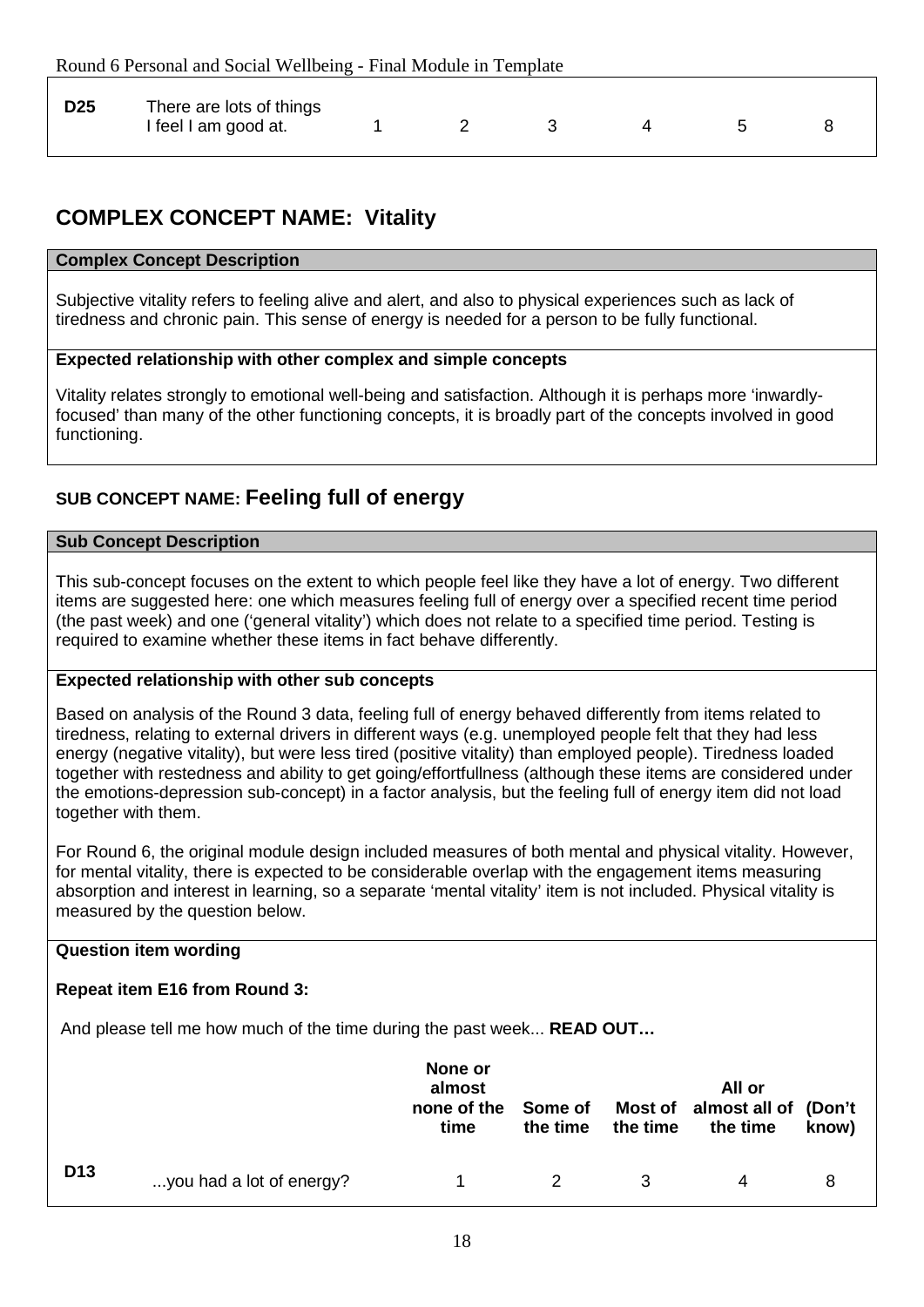# **COMPLEX CONCEPT NAME: Involvement in well-being promoting activities**

# **Complex Concept Description**

Involvement in well-being promoting activities takes a behavioural approach to measuring levels of wellbeing, in contrast to many of the other concepts in the module which measure subjective experiences and assessments. The concept is operationalised here through measurement of involvement in activities which fall under the Five Ways to Well-being headings. The Five Ways to Well-being are a set of positive actions which, it is hypothesised, enhance the well-being of individuals who regularly carry them out. They were developed as part of the UK government's Foresight Review of Mental Capital and Well-being and are strongly supported by the evidence base.

However, because of restrictions on number of items in the module, we have decided that where possible new items will not be introduced to measure the sub-concepts here, but existing items will be used which can 'double up; and cover these sub-concepts.

# **Expected relationship with other complex and simple concepts**

The evidence base consulted when developing the Five Ways to Well-being suggested that involvement in well-being promoting activities is a driver for many of the well-being concepts measured elsewhere in the module, particularly those concepts relating to personal and social functioning. Hence it would be expected that the concept would relate both to functioning concepts as well as measures of experienced (emotional) and evaluated well-being.

# **SUB CONCEPT NAME: Be active**

# **Sub Concept Description**

Be active is one element of the five ways to well-being. Be active refers to physical activity, and is broadly understood to include all actions with a physical element to them.

# **Expected relationship with other sub concepts**

As stated above, there are strong grounds to expect all the 'involvement in well-being promoting activities' sub-concepts here to be related to concepts and sub-concepts elsewhere in the module. In terms of relationships between the 'involvement' sub-concepts, while they conceptually form a coherent set, it is an empirical question, not yet answered, whether involvement in one such activity is related to involvement in any others.

The 'be active' sub-concept is likely to particularly be related to vitality.

# **Question item wording**

**D39 CARD 36** Using this card, please tell me on how many of the last 7 days you were physically active continuously for 20 minutes or longer? **INTERVIEWER NOTE: include household tasks such as housework or gardening if mentioned, as long as performed for 20 minutes or longer**.

| No days    | 00 |
|------------|----|
| One day    | 01 |
| Two days   | 02 |
| Three days | 03 |
| Four days  | 04 |
| Five days  | 05 |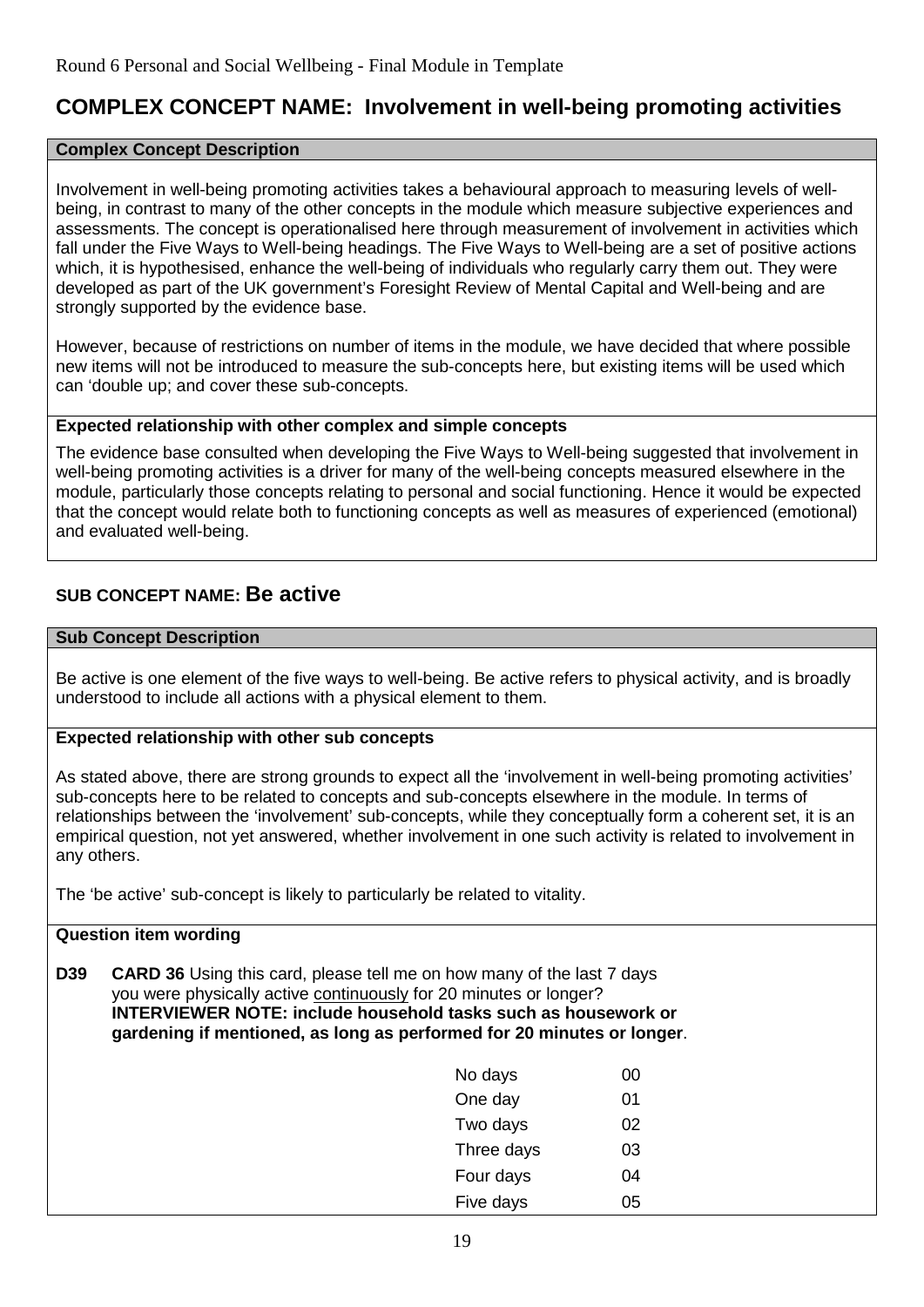| Round 6 Personal and Social Wellbeing - Final Module in Template |              |    |  |  |  |  |
|------------------------------------------------------------------|--------------|----|--|--|--|--|
|                                                                  | Six days     | 06 |  |  |  |  |
|                                                                  | Seven days   | 07 |  |  |  |  |
|                                                                  | (Don't know) | 88 |  |  |  |  |

# **SUB CONCEPT NAME: Connect**

# **Sub Concept Description**

Connect is one element of the five ways to well-being. Connect refers to positive social relationships, both what can be called 'thick'—as in close intimate relationships with close friends and family—and 'thin'—as in more numerous but psychological distal relationships with other friends, relatives, neighbours or work colleagues.

# **Expected relationship with other sub concepts**

Connect is expected to be positively related to overall life satisfaction, happiness, positive affect, absence of negative affect, trust and belongingness.

#### **Question item wording**

*Existing CORE item C2: How often do you meet socially with friends, relatives or work colleagues? Response scale: Never, Less than once a month, Once a month, Several times a month, Once a week, Several times a week, Every day*

# *Existing CORE item C4: Compared to other people of your age, how often would you say you take part in social activities?*

*Response scale: Much less than most, Less than most, About the same, More than most, Much more than most*

# **SUB CONCEPT NAME: Give**

#### **Sub Concept Description**

Give is one element of the five ways to well-being. Give refers to an individual's engagement with activities that support the well-being of others through their efforts. This can be direct actions such as gifts of time, money or other resources or activities that display a generosity of spirit such as simply smiling, being supportive or sharing positive thoughts.

#### **Expected relationship with other sub concepts**

Give is expected to be positively related to overall life satisfaction, happiness, positive affect, absence of negative affect, connect, trust, belongingness, meaning and purpose. It also overlaps considerably with the 'reciprocity in social exchange' sub-concept of the 'thick relationships' concept.

#### **Question item wording**

Due to space considerations we are not proposing any additional items for this sub-concept as it will be covered by the item about providing support to others (D37) under the 'reciprocity in social exchange' subconcept.

# **SUB CONCEPT NAME: Keep learning**

#### **Sub Concept Description**

Keep Learning is one element of the five ways to well-being. Keep Learning refers to an individual's experience of continuing to learning new things. It is related to the constructs of curiosity and engagement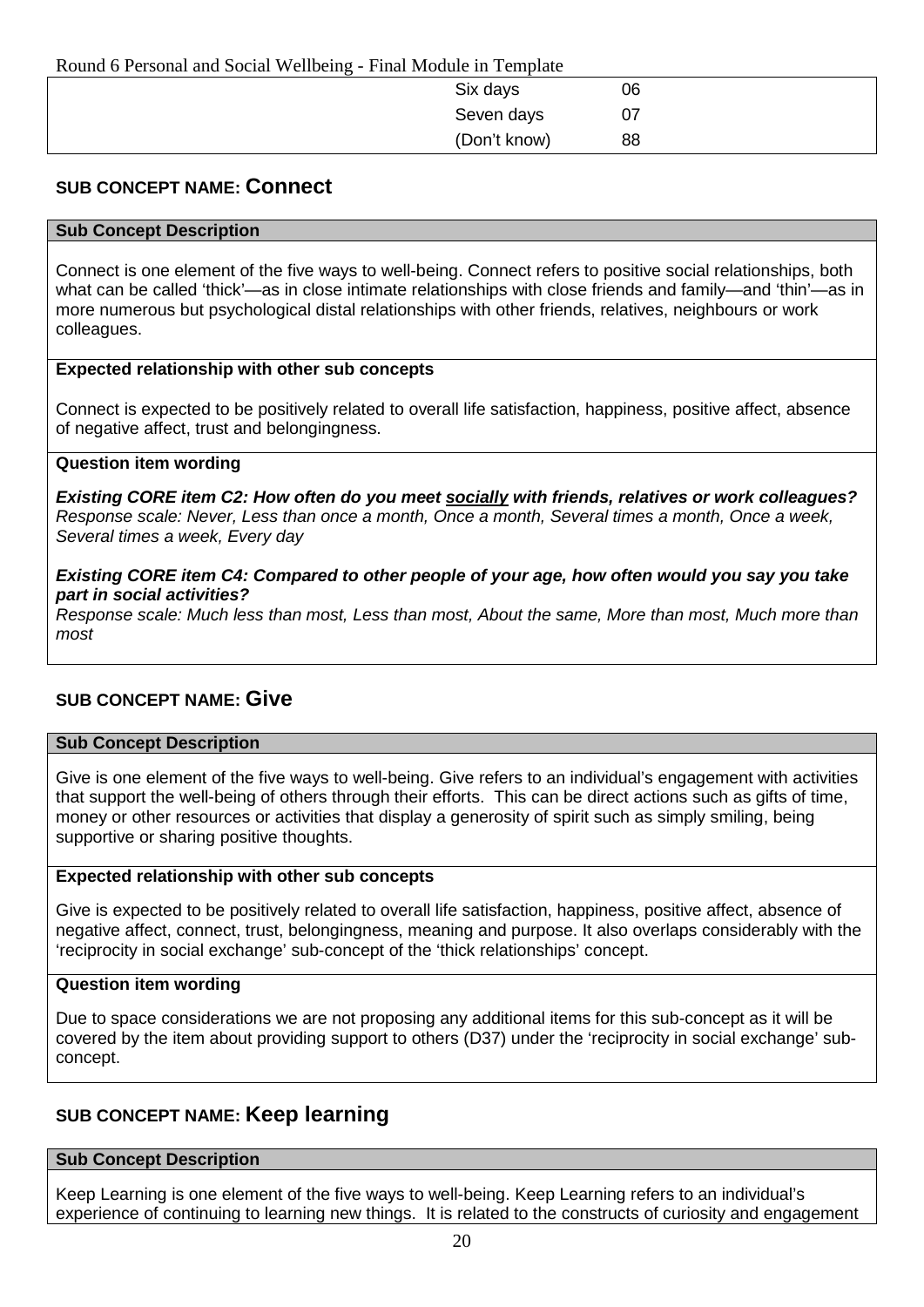and includes both knowledge based learning and a more informal process deepening understanding.

#### **Expected relationship with other sub concepts**

Keep Learning is expected to be related to experience of learning engagement, meaning and take notice.

# **Question item wording**

Due to space considerations we are not proposing any additional items for this sub-concept as we consider it will be well covered by item (D20) under the 'Engagement – experience of learning' sub-concept (p.15).

# **SUB CONCEPT NAME: Take notice**

#### **Sub Concept Description**

Take Notice is one element of the five ways to well-being. Take notice is related to the constructs of awareness and mindfulness, how often the respondent notices what is happening around them and within themselves. It has two elements – engagement with the outside world and awareness of their internal world – though only one (engagement with the outside world) is captured in the module.

#### **Expected relationship with other sub concepts**

Taking notice is expected to be positively related to engagement and meaning in life.

|                                                                                                                                                                              | <b>Question item wording</b> |    |    |    |    |    |    |    |    |               |                 |
|------------------------------------------------------------------------------------------------------------------------------------------------------------------------------|------------------------------|----|----|----|----|----|----|----|----|---------------|-----------------|
| <b>CARD 32</b> On a typical day, how often do you take notice of <sup>17</sup> and appreciate <sup>18</sup> <sup>19</sup><br><b>D34</b><br>your surroundings <sup>20</sup> ? |                              |    |    |    |    |    |    |    |    |               |                 |
| <b>Never</b>                                                                                                                                                                 |                              |    |    |    |    |    |    |    |    | <b>Always</b> | (Don't<br>Know) |
| 00                                                                                                                                                                           | 01                           | 02 | 03 | 04 | 05 | 06 | 07 | 08 | 09 | 10            | 88              |

# **COMPLEX CONCEPT NAME: Optimism**

# **Complex Concept Description**

Optimism refers to positive feelings or evaluations about the future (long term or short term). It has both an emotion element (hopefulness) and a cognitive element (positive expectation). One can also differentiate between general optimism and optimism despite difficult circumstances, and between optimism about the future in general and about a personal future.

# **Expected relationship with other complex and simple concepts**

Optimism is an element of psychological resources, together with self esteem, as it involves trait-like characteristics of thinking. Being optimistic despite difficult circumstances is related to resilience.

# **SUB CONCEPT NAME: Optimism about personal future**

# **Sub Concept Description**

 $\overline{a}$ 

This sub-concept measures positive evaluations about one's personal future. This aims to distinguish

<span id="page-20-0"></span> $17$  'take notice of' in the sense of 'become aware of'

<span id="page-20-2"></span><span id="page-20-1"></span><sup>&</sup>lt;sup>18</sup> Both actions MUST be translated, that is, 'take notice of' and 'appreciate'; please use two verbs in your language.<br><sup>19</sup> 'appreciate' in the sense of 'value'  $20$  'surroundings' whether physical or social

<span id="page-20-3"></span>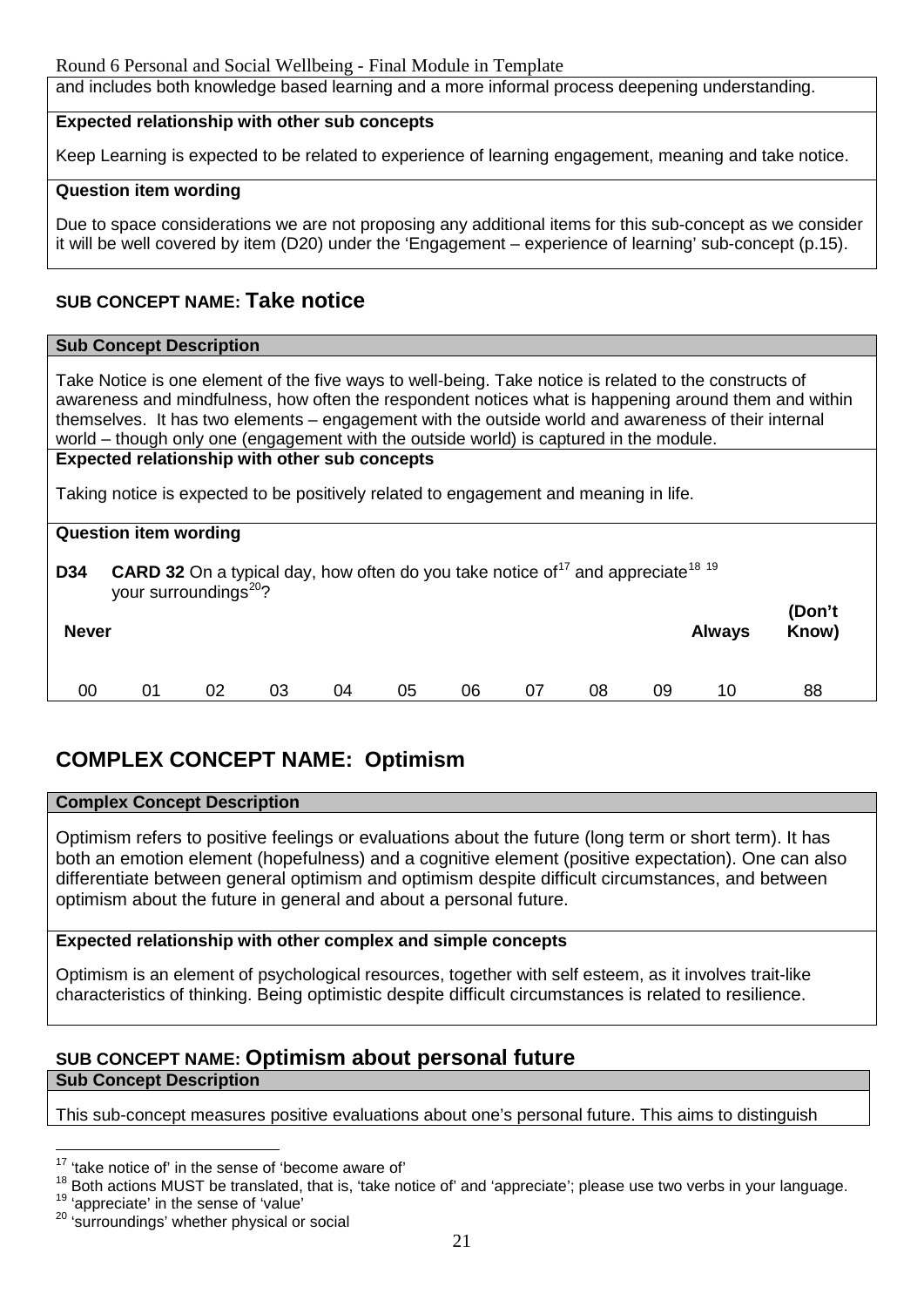# Round 6 Personal and Social Wellbeing - Final Module in Template

feelings about one's personal future from feelings about the future of society or the world in general. It measures a trait-like characteristic, that is the extent to which optimism is a fairly permanent aspect of cognition and emotion, rather than optimism in a given time period.

# **Question item wording**

# **Repeat item E4 from Round 3:**

**CARD 24** Using this card, please say to what extent you agree or disagree with each of the following statements. **READ OUT EACH STATEMENT AND CODE IN GRID**

|                |                                                    | Agree<br>strongly | Agree | <b>Neither</b><br>agree nor<br>disagree | <b>Disagree</b> | <b>Disagree</b><br>strongly | (Don't<br>know) |
|----------------|----------------------------------------------------|-------------------|-------|-----------------------------------------|-----------------|-----------------------------|-----------------|
| D <sub>2</sub> | am always<br>optimistic about<br>$my^{21}$ future. |                   |       |                                         | 4               | 5                           | 8               |

# **COMPLEX CONCEPT NAME: Self-esteem**

# **Complex Concept Description**

Self-esteem refers to feelings and attitudes towards oneself; encompasses liking or feeling good about oneself (internally orientated) and being confident (externally orientated). However, confidence is difficult to measure in general terms without specifying further (e.g. willingness to deal with the unknown, to take risks) or mentioning a context (e.g. at work, at home, in relationships etc) hence we have decided to focus here on measurement of the internal aspect of self-esteem only.

# **Expected relationship with other complex and simple concepts**

Self-esteem is an element of psychological resources, together with optimism, as it involves trait-like characteristics of thinking. We expect it to be related to life satisfaction, and positive and negative affect.

# **SUB CONCEPT NAME: Self-acceptance**

# **Sub Concept Description**

This sub-concept focuses on the internally oriented aspect of self-esteem, liking or feeling good about oneself.

# **Expected relationship with other sub concepts**

This is the only sub-concept within the overall concept of self esteem included in the module (measured by two items, one positively and the other negatively oriented).

# **Question item wording**

# **Repeat item E5 from Round 3:**

**CARD 24** Using this card, please say to what extent you agree or disagree with each of the following statements. **READ OUT EACH STATEMENT AND CODE IN GRID**

<span id="page-21-0"></span><sup>&</sup>lt;sup>21</sup> New footnote for Round 6: The translation of 'my' must refer to the respondent's personal future and <u>not</u> the future in general. If the translation used in Round 3 did not reflect this countries should contact the Translation team for further guidance.  $\overline{\phantom{a}}$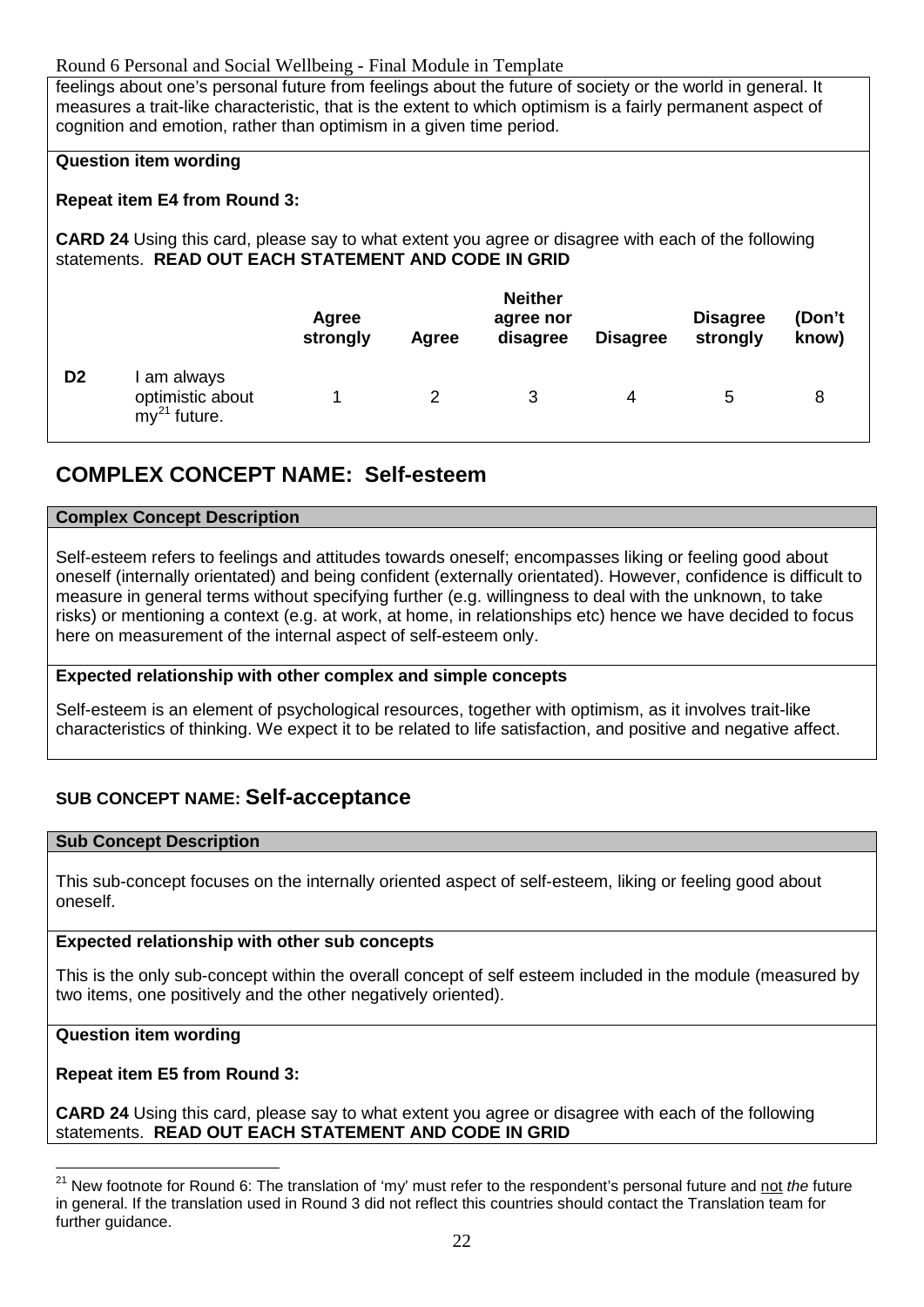|                |                                                                                                                                                                    | Agree<br>strongly | Agree | <b>Neither</b><br>agree nor<br>disagree | <b>Disagree</b> | <b>Disagree</b><br>strongly | (Don't<br>know) |  |
|----------------|--------------------------------------------------------------------------------------------------------------------------------------------------------------------|-------------------|-------|-----------------------------------------|-----------------|-----------------------------|-----------------|--|
| D <sub>3</sub> | In general I feel<br>very positive about<br>myself.                                                                                                                | 1                 | 2     | 3                                       | $\overline{4}$  | 5                           | 8               |  |
|                | <b>Repeat item E6 from Round 3:</b>                                                                                                                                |                   |       |                                         |                 |                             |                 |  |
|                | <b>CARD 24</b> Using this card, please say to what extent you agree or disagree with each of the following<br>statements. READ OUT EACH STATEMENT AND CODE IN GRID |                   |       |                                         |                 |                             |                 |  |
|                |                                                                                                                                                                    | Agree<br>strongly | Agree | <b>Neither</b><br>agree nor<br>disagree | <b>Disagree</b> | <b>Disagree</b><br>strongly | (Don't<br>know) |  |
| D4             | At times I feel as if<br>I am a failure.                                                                                                                           | 1                 | 2     | 3                                       | 4               | 5                           | 8               |  |

# **COMPLEX CONCEPT NAME: Emotions**

# **Complex Concept Description**

Positive and negative emotions are a core part of experienced well-being. Strongly established evidence demonstrates that positive and negative emotions each need to be measured separately. Emotions can be assessed in the moment (e.g. Experience Sampling Method or Day Reconstruction Method), currently or recently (e.g. the past week), or how one feels in general.

# **Expected relationship with other complex and simple concepts**

The dynamic model of well-being (see introduction) conceptualises emotional well-being as one of the outcomes of good eudaimonic functioning (itself supported by external conditions and personal resources). Hence we would expect a positive affect balance (experience more positive than negative emotions) to be positively related to a number of aspects of positive functioning.

# **SUB CONCEPT NAME: Depression**

# **Sub Concept Description**

The incidence of depression is a well-established way of measuring of mental health. It is measured through a set of items (from the CES-D scale) which ask about positive and negative emotions, sleep quality and energy levels. This set of items has been analysed by Bracke and colleagues who established their factorial invariance across gender and countries, which indicates the good reliability and validity of using the items to compare mean differences in depression of men and women across countries (Bracke P, Levecque K and Van de Velde S (2008) The psychometric properties of the CES-D 8 depression inventory and the estimation of cross-national differences in the true prevalence of depression. *International Conference on Survey Methods in Multinational, Multiregional, and Multicultural Contexts (3MC), 25-28 June, 2008,* Berlin, Berlin-Brandenburg Academy of Sciences and Humanities).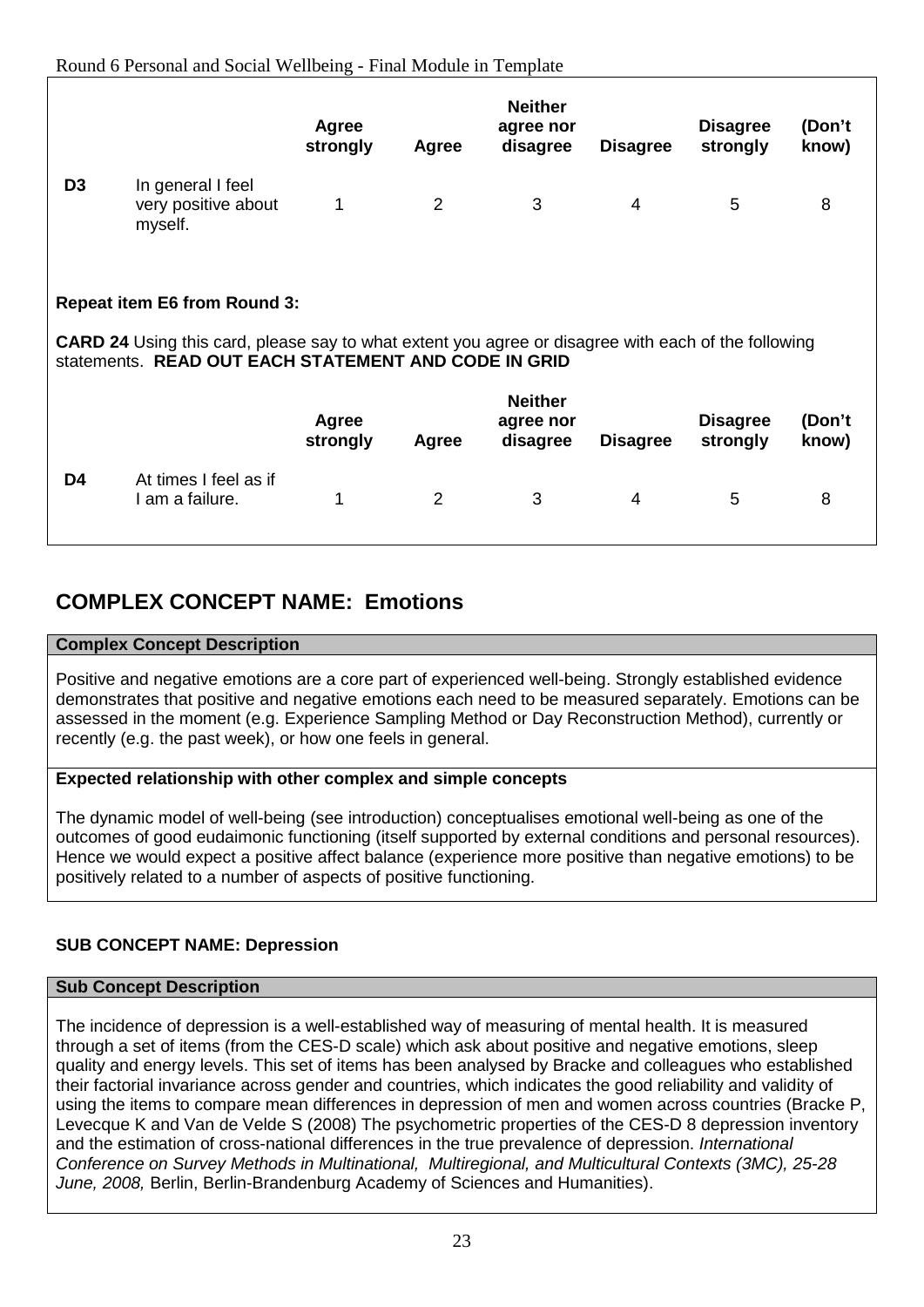# **Expected relationship with other sub concepts**

The depression scale items are closely related to the other emotions sub-concepts, whose items were constructed to mirror the structure of the depression scale items.

# **Question item wording**

# **Repeat items E8-E15 from Round 3:**

**CARD 25** I will now read out a list of the ways you might have felt or behaved during the past week. Using this card, please tell me how much of the time during the past week…**READ OUT…**

|                 |                                                    | None or<br>almost<br>none of the<br>time | Some of<br>the time | Most of<br>the time | All or<br>almost all of<br>the time | (Don't<br>know) |
|-----------------|----------------------------------------------------|------------------------------------------|---------------------|---------------------|-------------------------------------|-----------------|
| D <sub>5</sub>  | you felt depressed?                                | 1                                        | $\overline{2}$      | 3                   | $\overline{4}$                      | 8               |
| D <sub>6</sub>  | you felt that everything you<br>did was an effort? | 1                                        | $\overline{2}$      | 3                   | $\overline{4}$                      | 8               |
| D7              | your sleep was restless?                           | 1                                        | $\overline{2}$      | 3                   | $\overline{4}$                      | 8               |
| D <sub>8</sub>  | you were happy?                                    | 1                                        | $\overline{2}$      | 3                   | $\overline{4}$                      | 8               |
| D <sub>9</sub>  | you felt lonely?                                   | 1                                        | $\overline{2}$      | 3                   | $\overline{4}$                      | 8               |
| D <sub>10</sub> | you enjoyed life?                                  | 1                                        | $\overline{2}$      | 3                   | $\overline{4}$                      | 8               |
| D11             | you felt sad?                                      | 1                                        | $\overline{2}$      | 3                   | $\overline{4}$                      | 8               |
| D12             | you could not get going <sup>22</sup> ?            | 1                                        | $\overline{2}$      | 3                   | $\overline{4}$                      | 8               |

# **SUB CONCEPT NAME: Anxiety**

#### **Sub Concept Description**

Anxiety is a negative mood condition distinct from depression, and characterised by fear and concern. This question format has been used to measure the sub-concept to be consistent with the CES-D scale.

# **Question item wording**

# **Repeat item E17 from Round 3:**

And please tell me how much of the time during the past week... **READ OUT…**

| None or                     |                   |                                          |       |
|-----------------------------|-------------------|------------------------------------------|-------|
| almost                      |                   | All or                                   |       |
| none of the Some of<br>time | the time the time | Most of almost all of (Don't<br>the time | know) |
|                             |                   |                                          |       |

<span id="page-23-0"></span> $22$  'could not get going' in the sense of 'felt lethargic and lacked motivation'.  $\overline{a}$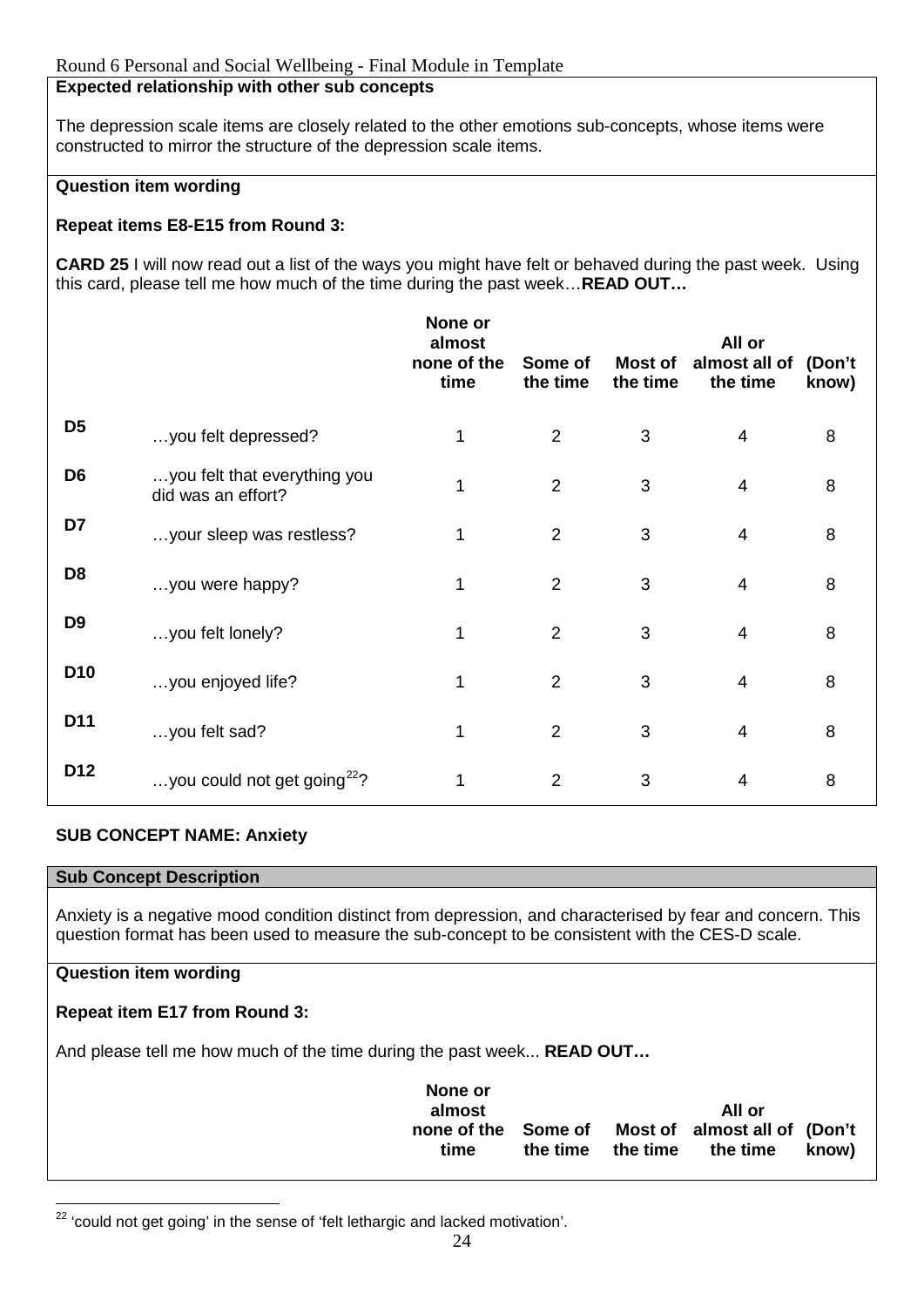| Round 6 Personal and Social Wellbeing - Final Module in Template |                                   |  |  |  |  |  |  |
|------------------------------------------------------------------|-----------------------------------|--|--|--|--|--|--|
| D <sub>14</sub>                                                  | you felt anxious?                 |  |  |  |  |  |  |
|                                                                  | <b>SUB CONCEPT NAME: Calmness</b> |  |  |  |  |  |  |

#### **Sub Concept Description**

Calmness is a low arousal aspect of positive mood, characterised by the absence of agitation or excitement. This question format has been used to measure the sub-concept to be consistent with the CES-D scale.

#### **Question item wording**

# **Repeat item E20 from Round 3:**

And please tell me how much of the time during the past week... **READ OUT…**

| D15 | you felt calm and peaceful? |  |  |  |  |  |
|-----|-----------------------------|--|--|--|--|--|
|-----|-----------------------------|--|--|--|--|--|

# **SUB CONCEPT NAME: Happiness overall**

#### **Sub Concept Description**

This item asks respondents to assess their happiness overall and as such may be seen as closer to an evaluative measure than a direct affect-based measure. It is an item on the core survey not within the wellbeing module but is mentioned here for completeness.

# *Question item wording*

*Existing CORE item C1: Taking all things together, how happy would you say you are? Response scale: 11-point scale, 0 labelled 'Extremely unhappy', 10 labelled 'Extremely happy'.*

# **COMPLEX CONCEPT NAME: Overall satisfaction**

#### **Complex Concept Description**

Feeling satisfied or happy with one's life overall are general evaluative measures of experienced wellbeing. Indicators within this concept generally used in research on subjective well-being a headline overall measure, to which other aspects of subjective well-being are seen to relate. Despite the multi-faceted approach to subjective well-being measurement taken within this module, it is still vitally important to understand the relationships between this concept and others.

# **Expected relationship with other complex and simple concepts**

Related to most other concepts within the module.

# **SUB CONCEPT NAME: Satisfaction with life**

#### **Sub Concept Description**

Satisfaction with life items ask respondents to assess their satisfaction with life as a whole, and are often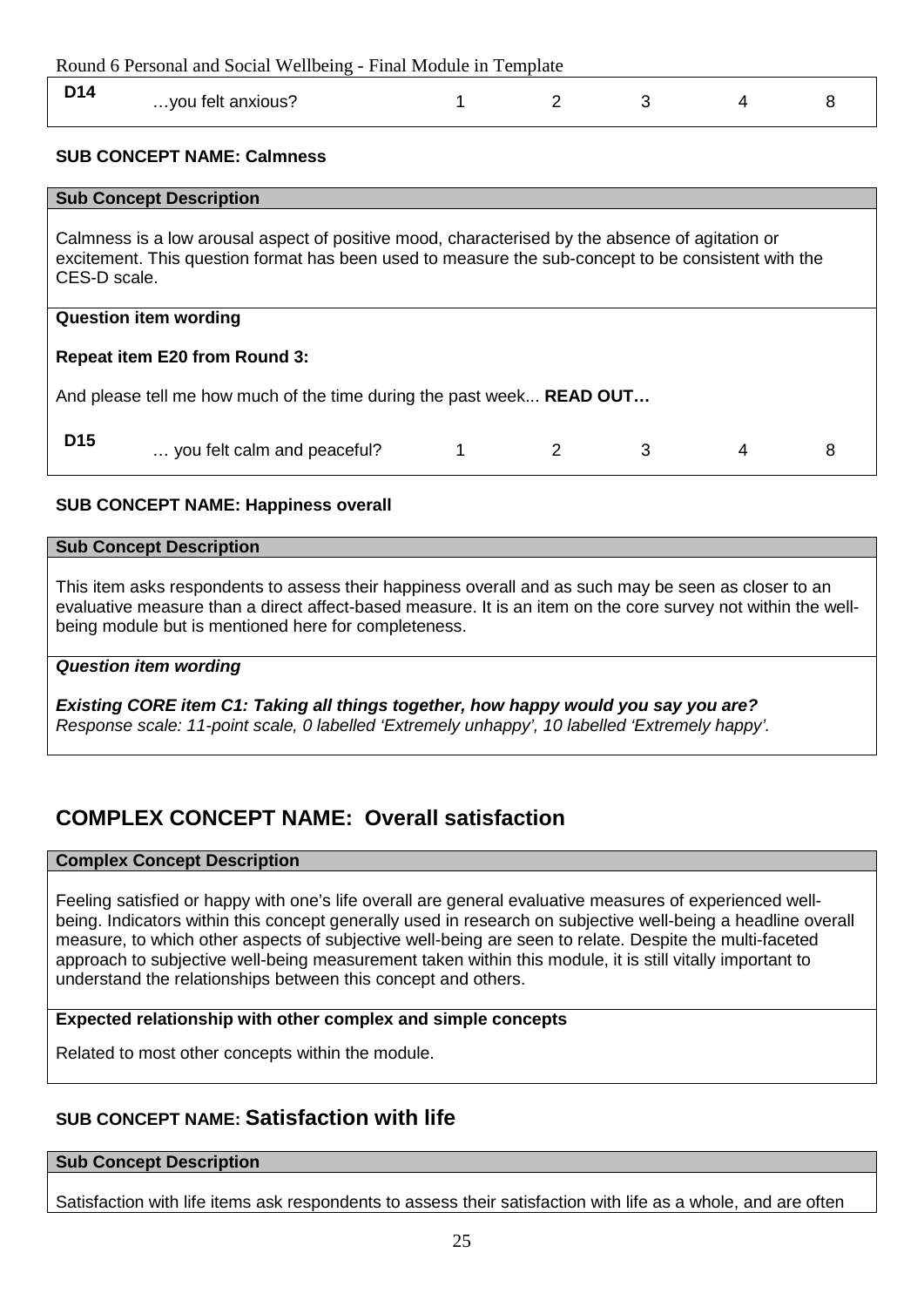# **Question item wording**

*Existing CORE item B20: All things considered, how satisfied are you with your life as a whole nowadays? Please answer using this card, where 0 means extremely dissatisfied and 10 means extremely satisfied.*

*Response scale: 11-point scale, 0 labelled 'Extremely dissatisfied', 10 labelled 'Extremely satisfied'*

# **COMPLEX CONCEPT NAME: Thick relationships**

# **Complex Concept Description**

Measures of thick relationships capture the quality of 'bonding ties' – that is, of relationships to individuals you know well and the people closest to you, i.e. close family and friends. It is a core part of the social element of good functioning. It covers having sources of support from others, feeling appreciated by people close to you and spending enjoyable time with them. It also includes a question on satisfaction with close relationships will be tested for its properties as an overall guide to the quality of close relationships.

# **Expected relationship with other complex and simple concepts**

Thick relationships are distinguished from thin relationships with a much broader circle of people – less close friends, acquaintances, family members, work colleagues and others – with whom one comes into contact. They are part of the social aspect of good functioning.

# **SUB CONCEPT NAME: Sources of support**

#### **Sub Concept Description**

This sub-concept measures the extent to which people feel they have others who support them emotionally.

# **Expected relationship with other sub concepts**

We expect this sub-concept to be associated with the sub-concepts feeling appreciated and reciprocity in social exchange. It is likely also to be negatively related to the loneliness item which is one of the emotionsdepression measures.

# **Question item wording**

# *Existing CORE item C3 (changed for Round 6):*

| C3^ CARD 19 How many people, if any, are there with whom you can        |
|-------------------------------------------------------------------------|
| discuss intimate and personal <sup>23</sup> matters? Choose your answer |
| from this card.                                                         |

| None 00   |      |
|-----------|------|
| $1 \quad$ | 01   |
|           | 2 02 |
|           | 3 03 |

<span id="page-25-0"></span><sup>&</sup>lt;sup>23</sup> 'Intimate' implies things like sex or family matters; 'personal' could include work or occupational issues as well. Note that this item has changed since Round 5. However, translation should closely reflect that used in previous rounds.  $\overline{a}$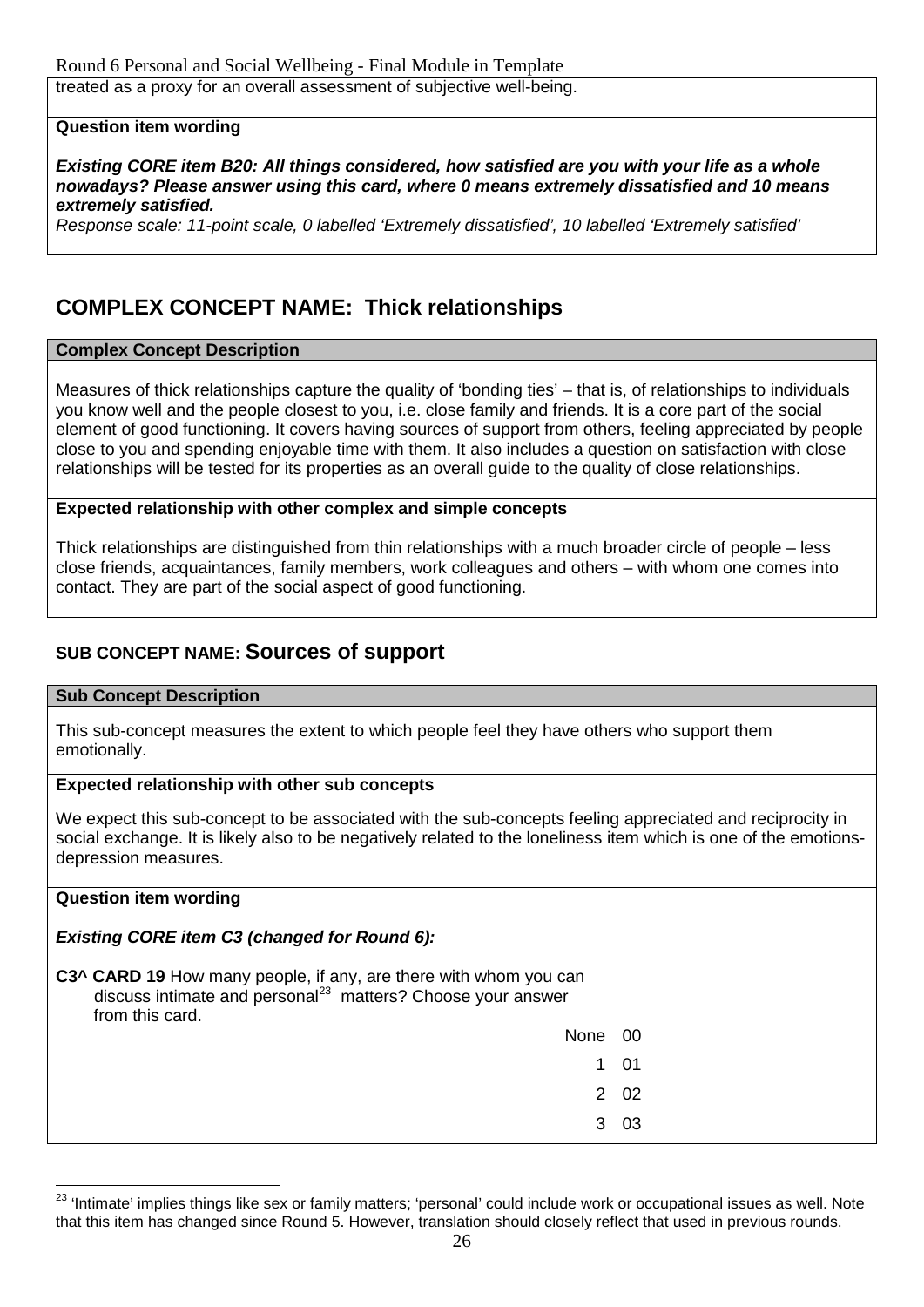| ີ |                 |  |
|---|-----------------|--|
|   | 4-6 04          |  |
|   | 7-9 05          |  |
|   | 10 or more 06   |  |
|   | (Don't know) 88 |  |

# **SUB CONCEPT NAME: Feeling appreciated**

#### **Sub Concept Description**

This sub-concept measures the extent to which people feel they are valued, recognised, respected and acknowledged by others close to them.

|                 | <b>Question item wording</b> |    |    |    |    |    |    |    |    |                   |                                                                                                                                 |
|-----------------|------------------------------|----|----|----|----|----|----|----|----|-------------------|---------------------------------------------------------------------------------------------------------------------------------|
| D <sub>29</sub> | use the same card.           |    |    |    |    |    |    |    |    |                   | <b>STILL CARD 29</b> To what extent do you feel appreciated <sup>24</sup> by the people you are close to <sup>25</sup> ? Please |
| Not at all      |                              |    |    |    |    |    |    |    |    | <b>Completely</b> | (Don't<br>Know)                                                                                                                 |
| 00              | 01                           | 02 | 03 | 04 | 05 | 06 | 07 | 08 | 09 | 10                | 88                                                                                                                              |

# **SUB CONCEPT NAME: Loneliness**

#### **Sub Concept Description**

This sub-concept measures feelings of loneliness and can therefore be seen as measuring a key element of negative affect related to thick relationships. It is operationalised here using an item from the emotionsdepression sub-concept.

# **Question item wording**

**Repeat item E12 from Round 3** – see above under Emotions – Depression, now item D9 (page 24).

# **SUB CONCEPT NAME: Reciprocity in social exchange**

# **Sub Concept Description**

A balance between give and take in relevant social relationships (social reciprocity) is a universal principle guaranteeing stability and justice of social exchange. The recurrent experience of reciprocity has significant impact on social well-being, while failed reciprocity elicits strong negative emotions and bodily stress reactions.

Reciprocity in social exchange is measured here in relation to thick relationships, i.e. people who respondents feel close to: perception of support from and feeling appreciated by those one is close to and providing help and support to them in turn.

# **Expected relationship with other sub concepts**

<sup>24</sup> 'appreciated' in the sense of 'valued, recognised, respected and acknowledged'. -

<span id="page-26-1"></span><span id="page-26-0"></span><sup>25</sup> 'close to' in the sense of 'emotionally close' rather than 'physically close'.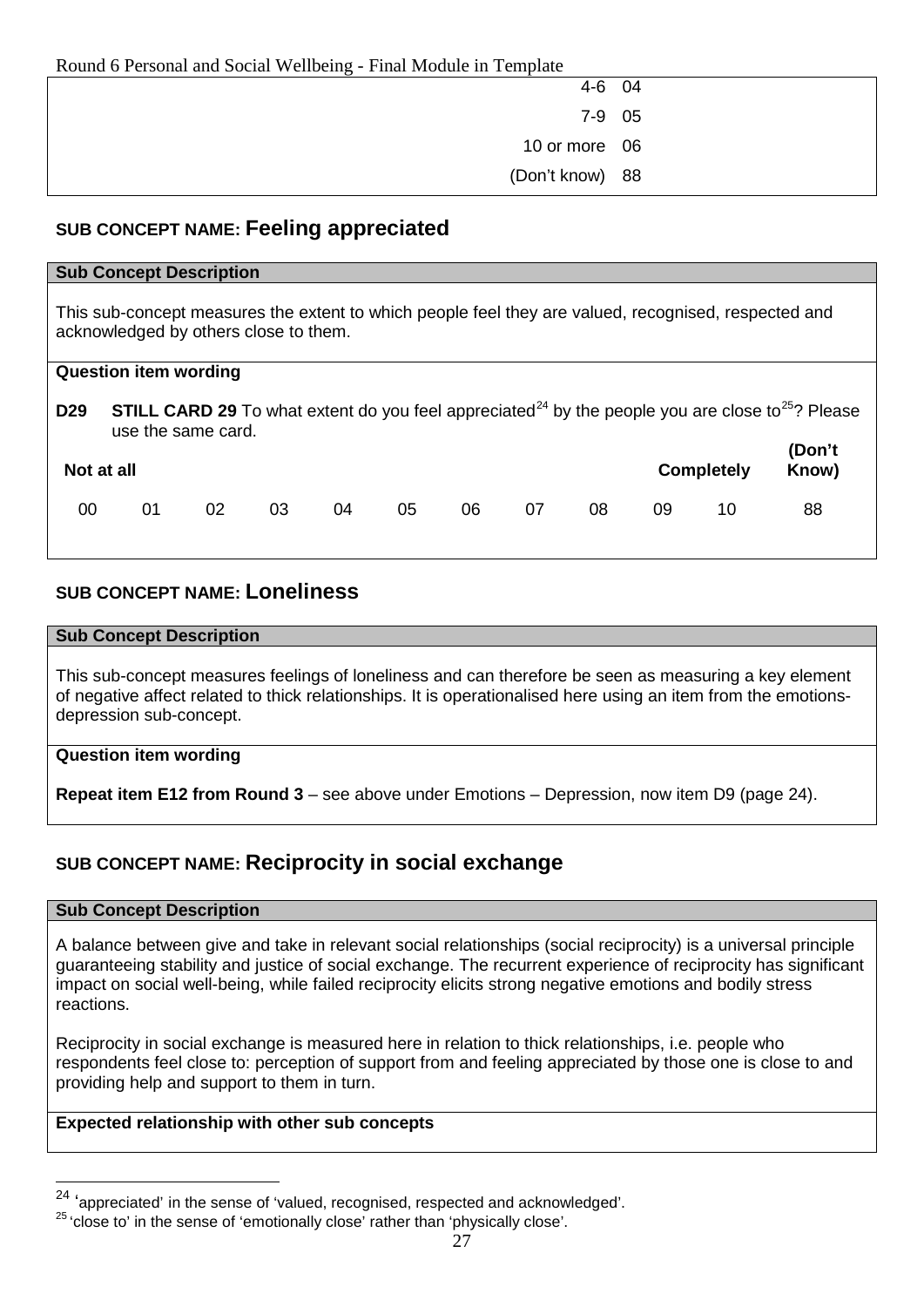Round 6 Personal and Social Wellbeing - Final Module in Template It is expected that this sub-concept will be related to frequency of social contact and social trust. It is expected to be less closely related to sub-concepts about being treated with respect, and sense of local belonging. **Question item wording D36 CARD 34** To what extent do you receive help and support<sup>[26](#page-27-0)</sup> from people you are close to<sup>[27](#page-27-1)</sup> when you need it? Please use this card where  $0$  is not at all and 6 is completely $^{28}$  $^{28}$  $^{28}$ . **Not at all Completely (Don't know)** 00 01 02 03 04 05 06 88 **D37 STILL CARD 34** And to what extent do you provide help and support<sup>[29](#page-27-3)</sup> to people you are close to $30$  when they need it? **Not at all Completely (Don't know)** 00 01 02 03 04 05 06 88

# **COMPLEX CONCEPT NAME: Thin social relationships**

# **Complex Concept Description**

Measures of thin social relationships capture the quality of 'bridging ties' – that is, of relationships to individuals beyond those closest to you, that is from a wider circle of other friends and relatives, work colleagues, acquaintances and others. It is a core part of the social element of good functioning. It covers reciprocity in social exchange (feeling supported and appreciated by those in one's wider circle and helping or supporting them); social trust (expecting fairness from and trusting others); having a sense of local belonging and frequency of social contact.

# **Expected relationship with other complex and simple concepts**

Thin relationships are distinguished from thick relationships with people regarded as close family and friends. They are part of the social aspect of good functioning and likely to be associated with the items within the active involvement concept.

# **SUB CONCEPT NAME: Social trust**

#### **Sub Concept Description**

<span id="page-27-2"></span>represented also by 'extremely', 'fully', 'absolutely', 'totally', etc.<br><sup>29</sup> 'help and support' whether emotional or material.

<span id="page-27-0"></span><sup>&</sup>lt;sup>26</sup> 'help and support' whether emotional or material.

<span id="page-27-1"></span><sup>&</sup>lt;sup>27</sup> 'close to' in the sense of 'emotionally close' rather than 'physically close'.<br><sup>28</sup> 'completely' in the sense of 'an ending point on the scale where nothing can go beyond it. This might be

<span id="page-27-4"></span><span id="page-27-3"></span><sup>29</sup> 'help and support' whether emotional or material. <sup>30</sup> 'close to' in the sense of 'emotionally close' rather than 'physically close'.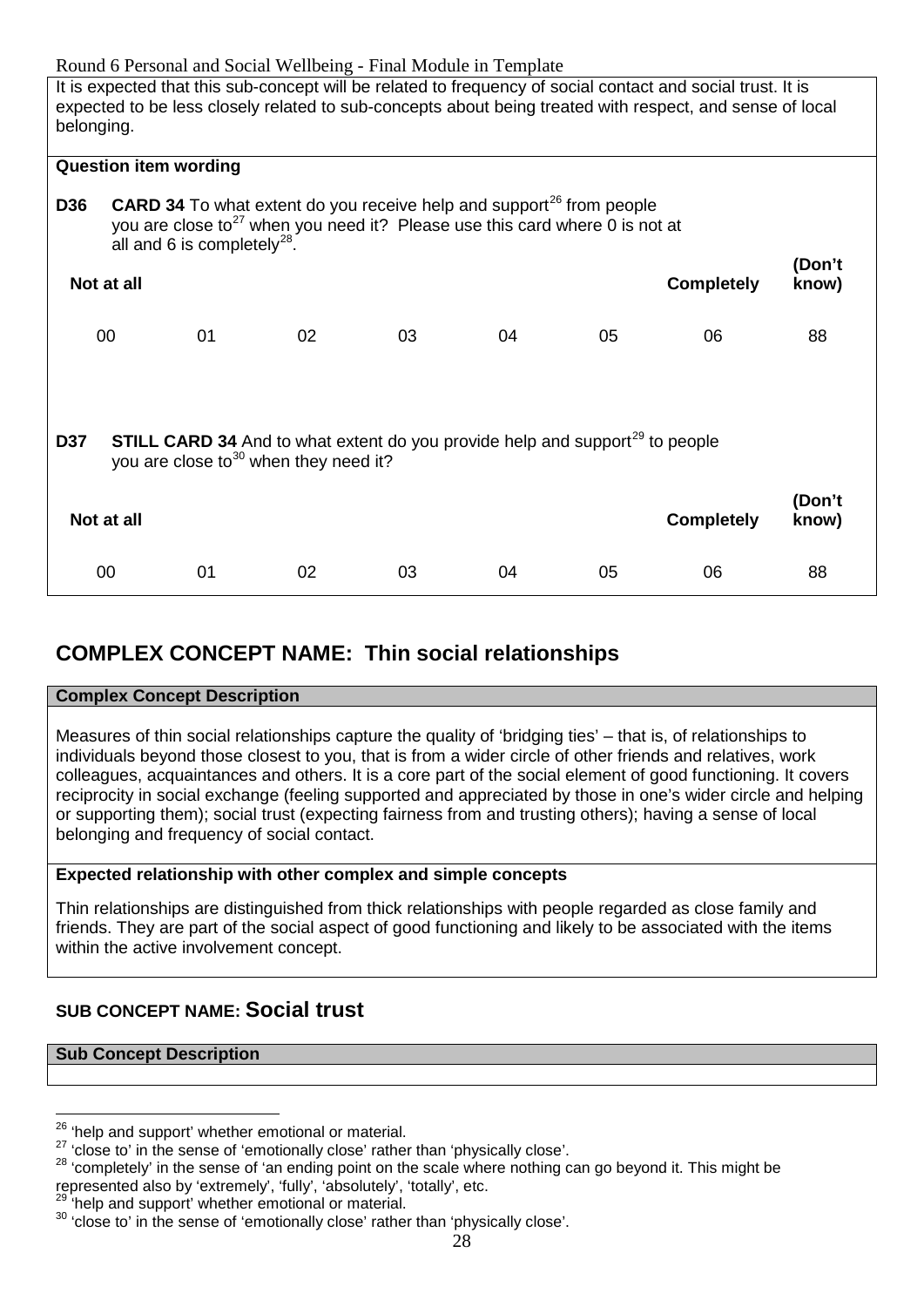Round 6 Personal and Social Wellbeing - Final Module in Template

The social trust sub-concept measures the extent to which respondents expect fairness from, and trust, other people.

# **Question item wording**

*Existing CORE item A3: Generally speaking, would you say that most people can be trusted, or that you can't be too careful in dealing with people? Please tell me on a score of 0 to 10, where 0 means you can't be too careful and 10 means that most people can be trusted.*

*Response scale: 11-point scale with ends labelled 'You can't be too careful' and 'Most people can be trusted'*

#### *Existing CORE item A4: Do you think that most people would try to take advantage of you if they got the chance, or would they try to be fair?*

*Response scale: 11-point scale with ends labelled 'Most people would try to take advantage of me' and 'Most people would try to be fair'*

*Existing CORE item A5: Would you say that most of the time people try to be helpful or that they are mostly looking out for themselves?* 

*Response scale: 11-point scale with ends labelled 'People mostly look out for themselves' and 'People mostly try to be helpful'*

# **SUB CONCEPT NAME: Perception that others treat you with respect**

#### **Sub Concept Description**

This sub-concept measures respondents' perceptions that other people treat them with respect. Note that this is not intended to be restricted to those people defined as in a respondent's wider circle, but may apply to all people one has contact with.

# **Question item wording**

# **Repeat E37 from Round 3:**

|                 | <b>CARD 27</b> Using this card, please tell me to what extent <b>READ OUT</b> |                      |    |    |    |    |    |                                  |                 |  |  |
|-----------------|-------------------------------------------------------------------------------|----------------------|----|----|----|----|----|----------------------------------|-----------------|--|--|
|                 |                                                                               | <b>Not</b><br>at all |    |    |    |    |    | A<br>great<br>deal <sup>31</sup> | (Don't<br>know) |  |  |
| D <sub>22</sub> | you feel that people treat<br>you with respect?                               | 00                   | 01 | 02 | 03 | 04 | 05 | 06                               | 88              |  |  |

# **SUB CONCEPT NAME: Frequency and relative frequency of social contact**

# **Sub Concept Description**

This sub-concept measures frequency of social contact, and respondents' perceptions of the relative frequency of their own contact compared to others of their age.

# **Question item wording**

*Existing CORE item C2: How often do you meet socially with friends, relatives or work colleagues? Response scale: Never, Less than once a month, Once a month, Several times a month, Once a week, Several times a week, Every day*

<span id="page-28-0"></span><sup>&</sup>lt;sup>31</sup> 'A great deal' means 'a large amount' and 'very much'.  $\overline{a}$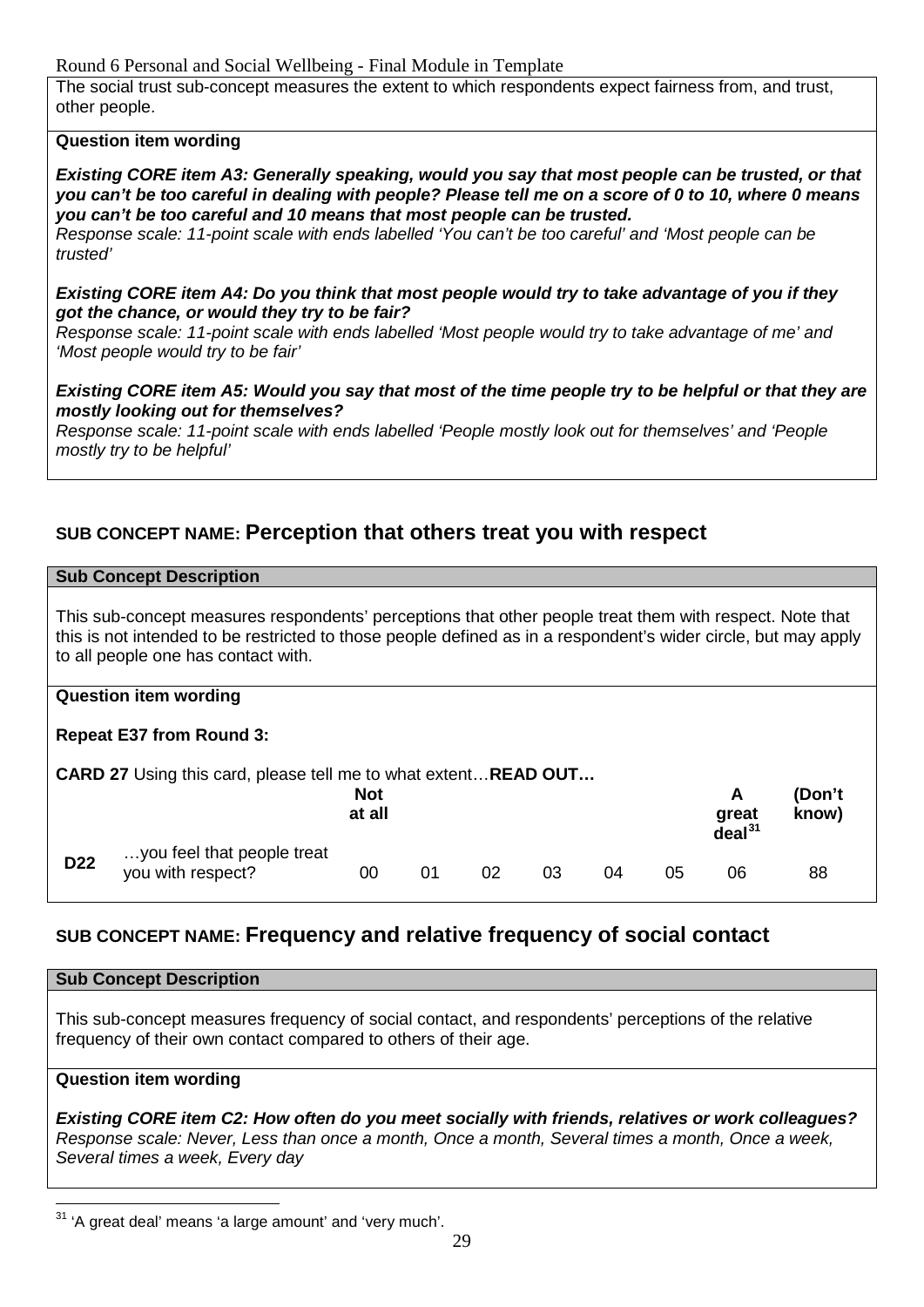*Existing CORE item C4: Compared to other people of your age, how often would you say you take part in social activities?*

*Response scale: Much less than most, Less than most, About the same, More than most, Much more than most*

# **SUB CONCEPT NAME: Sense of local belonging**

# **Sub Concept Description**

This sub-concept measures sense of belonging to people in the local area in terms of attachment and identification.

# **Question item wording**

# **Repeat item E45 from Round 3:**

**CARD 28** Using this card, please say to what extent you agree or disagree with each of the following statements. **READ OUT EACH STATEMENT AND CODE IN GRID**

|                 |                                                      | Agree<br>strongly | Agree | <b>Neither</b><br>agree<br>nor<br>disagree | <b>Disagree</b> | <b>Disagree</b><br>strongly | (Don't<br>know) |
|-----------------|------------------------------------------------------|-------------------|-------|--------------------------------------------|-----------------|-----------------------------|-----------------|
| D <sub>27</sub> | I feel close to $32$ the people<br>in my local area. |                   |       | 3                                          | 4               | 5                           | 8               |

# **SUB CONCEPT NAME: Perception of local support**

|                 | <b>Sub Concept Description</b>                                                                                                              |                      |    |    |    |    |    |                                  |                 |
|-----------------|---------------------------------------------------------------------------------------------------------------------------------------------|----------------------|----|----|----|----|----|----------------------------------|-----------------|
|                 | This sub-concept measures perceptions of how much people in the respondent's local area help each<br>other, including all types of support. |                      |    |    |    |    |    |                                  |                 |
|                 | <b>Question item wording</b>                                                                                                                |                      |    |    |    |    |    |                                  |                 |
|                 | <b>Repeat E36 from Round 3:</b>                                                                                                             |                      |    |    |    |    |    |                                  |                 |
|                 | <b>CARD 27</b> And for each of the following, please tell me to what extent <b>READ OUT</b>                                                 | <b>Not</b><br>at all |    |    |    |    |    | A<br>great<br>deal <sup>33</sup> | (Don't<br>know) |
| D <sub>21</sub> | you feel that people in<br>your local area <sup>34</sup> help one<br>another?                                                               | 00                   | 01 | 02 | 03 | 04 | 05 | 06                               | 88              |

# **COMPLEX CONCEPT NAME: Active involvement**

<span id="page-29-0"></span><sup>&</sup>lt;sup>32</sup> 'close to' means 'identify with', 'feel attached to'

<span id="page-29-1"></span><sup>33 &#</sup>x27;A great deal' means 'a large amount' and 'very much'.<br><sup>34</sup> Respondent's local area or neighbourhood

<span id="page-29-2"></span>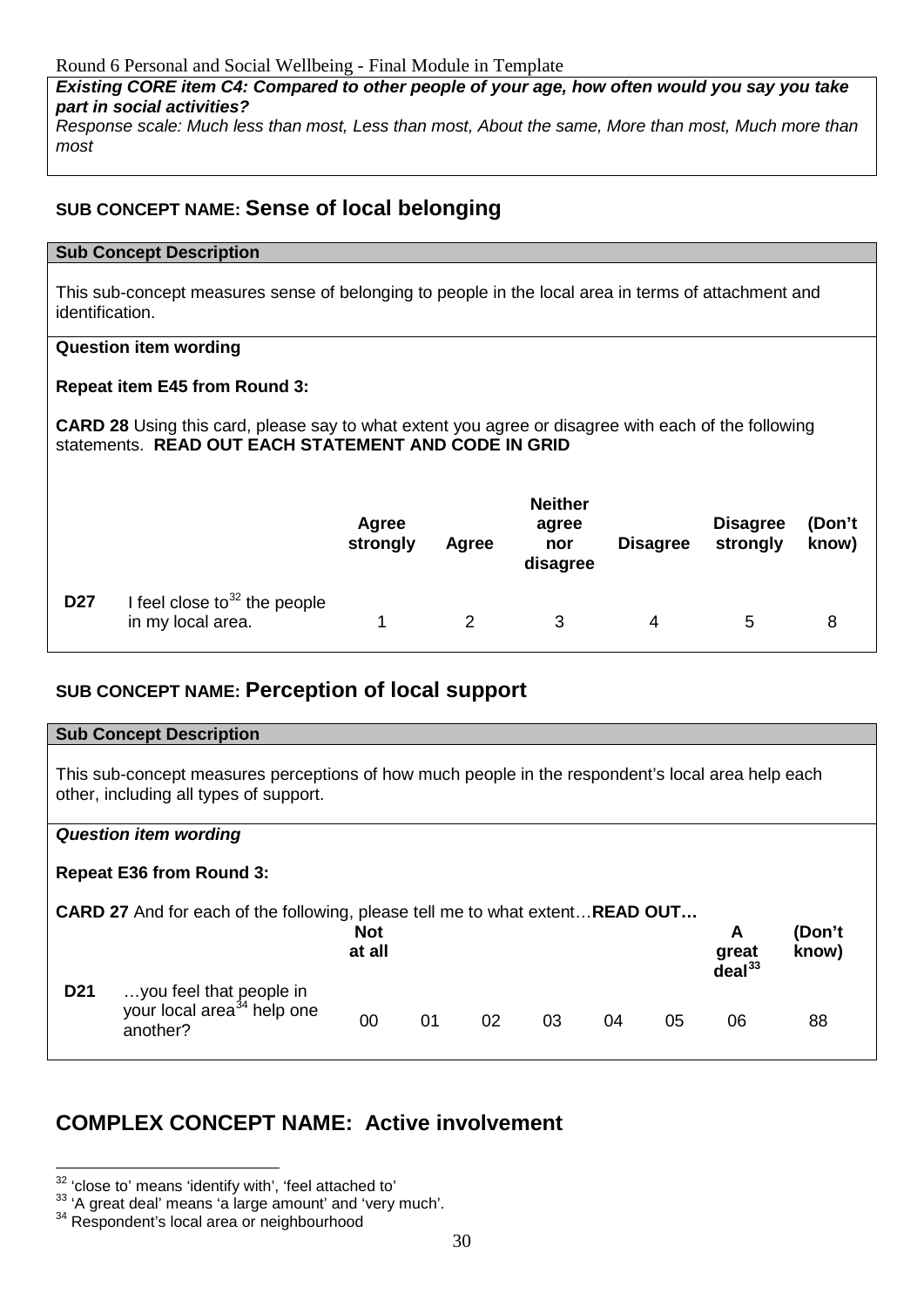This concept measures people's active involvement in volunteering and helping activities. It is widely used as part of the measurement of social capital.

# **Expected relationship with other complex and simple concepts**

Active involvement is part of the social element of good functioning, alongside thick and thin relationships. However it can also be conceptualised as part of involvement in well-being promoting activities, that is, a predictor of well-being outcomes, rather than a core part of well-being itself.

# **SUB CONCEPT NAME: Formal volunteering**

# **Sub Concept Description**

The formal volunteering sub-concept measures respondents' participation in formal volunteering activities, defined as work for voluntary or charitable organisations.

# **Expected relationship with other sub concepts**

Involvement in formal volunteering predicts a number of well-being outcomes, with the literature showing relationships between happiness and life satisfaction and participation in volunteering, as well as a relationship with the frequency of volunteering (evidence summarised on p29 of Stoll L, Michaelson J and Seaford C (2012) *Well-being evidence for policy: a review*. London: new economics foundation). Hence we expect relationships between this sub-concept and life satisfaction and emotional well-being. It is also likely to be related to other aspects of active involvement and social well-being.

# **Question item wording**

# **Repeat item E1 from Round 3:**

| At least once a week<br>01<br>At least once a month<br>02<br>At least once every three months<br>03<br>At least once every six months<br>04<br>Less often<br>05<br><b>Never</b><br>06<br>(Don't know)<br>88 | D1 | <b>CARD 23</b> In the past 12 months, how often did you get<br>Please use this card. | involved in work for voluntary or charitable organisations? |  |
|-------------------------------------------------------------------------------------------------------------------------------------------------------------------------------------------------------------|----|--------------------------------------------------------------------------------------|-------------------------------------------------------------|--|
|                                                                                                                                                                                                             |    |                                                                                      |                                                             |  |
|                                                                                                                                                                                                             |    |                                                                                      |                                                             |  |
|                                                                                                                                                                                                             |    |                                                                                      |                                                             |  |
|                                                                                                                                                                                                             |    |                                                                                      |                                                             |  |
|                                                                                                                                                                                                             |    |                                                                                      |                                                             |  |
|                                                                                                                                                                                                             |    |                                                                                      |                                                             |  |
|                                                                                                                                                                                                             |    |                                                                                      |                                                             |  |

# **COMPLEX CONCEPT NAME: Subjective socioeconomic position**

# **Complex Concept Description**

This concept measures subjective perception of one's position in society and can be divided into perception of current position and perception of position in the future.

This item is adapted slightly from one used in the ISSP (2009) and measures perception of one's current position in society.

# **Expected relationship with other complex and simple concepts**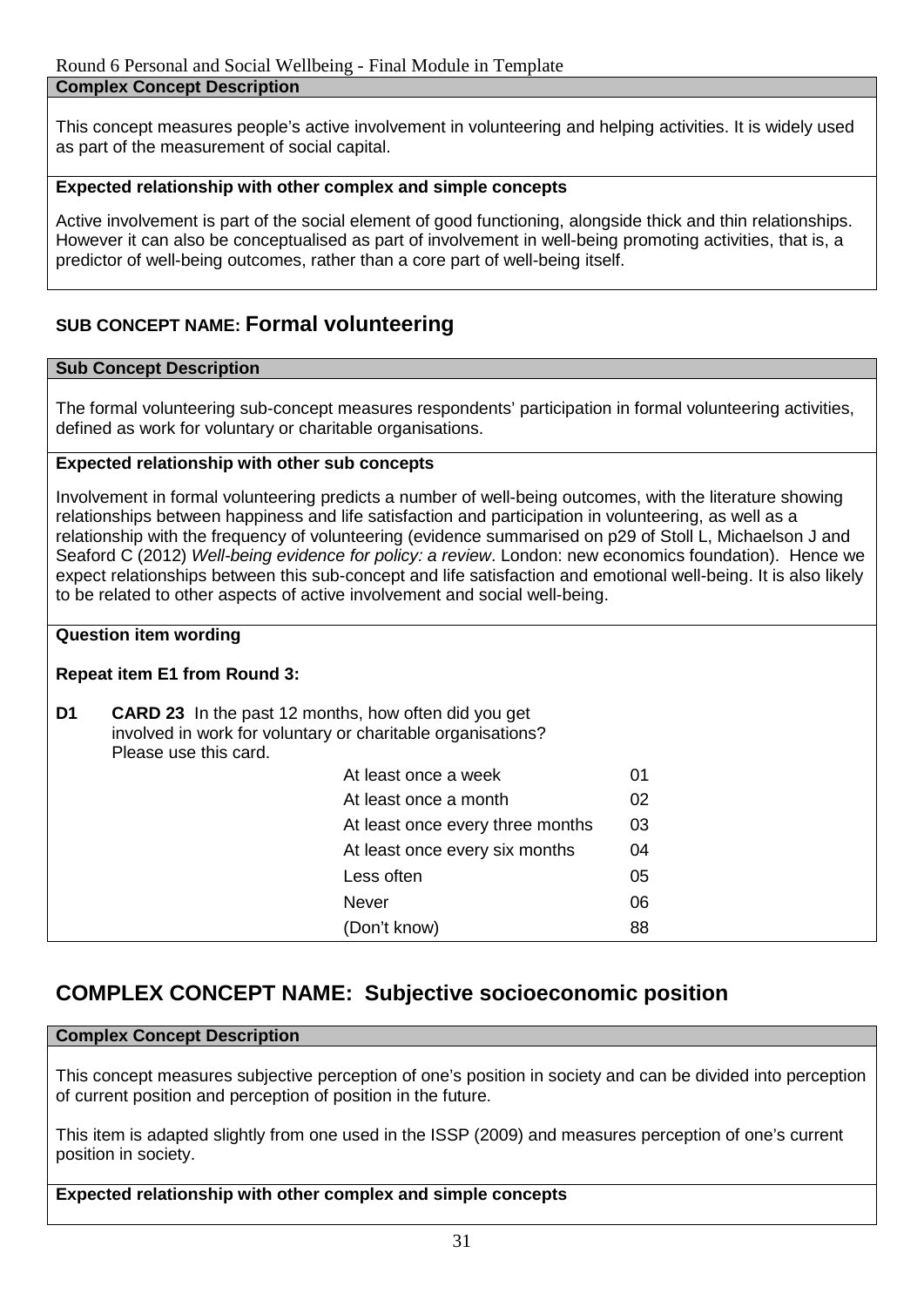Expected to be related to overall life satisfaction: strength of association to be investigated.

# **Question item wording**

| <b>D38</b> | <b>CARD 35</b> There are people who tend to be <sup>35</sup> towards the top of our society<br>and people who tend to be towards the bottom. On this card there is a scale<br>that runs from top to bottom. Where would you place yourself on this scale<br>nowadays? |                 |  |
|------------|-----------------------------------------------------------------------------------------------------------------------------------------------------------------------------------------------------------------------------------------------------------------------|-----------------|--|
|            | Top of our society                                                                                                                                                                                                                                                    | 10              |  |
|            |                                                                                                                                                                                                                                                                       | 9               |  |
|            |                                                                                                                                                                                                                                                                       | 8               |  |
|            |                                                                                                                                                                                                                                                                       | $\overline{7}$  |  |
|            |                                                                                                                                                                                                                                                                       | $6\phantom{1}6$ |  |
|            |                                                                                                                                                                                                                                                                       | 5               |  |
|            |                                                                                                                                                                                                                                                                       | 4               |  |
|            |                                                                                                                                                                                                                                                                       | $\mathbf{3}$    |  |
|            |                                                                                                                                                                                                                                                                       | $\mathbf{2}$    |  |
|            |                                                                                                                                                                                                                                                                       | 1               |  |
|            | <b>Bottom of our society</b>                                                                                                                                                                                                                                          | $\bf{0}$        |  |
|            | (Don't Know) 88                                                                                                                                                                                                                                                       |                 |  |

<span id="page-31-0"></span> $35$  'tend to be' in the sense of 'are generally'.  $\overline{a}$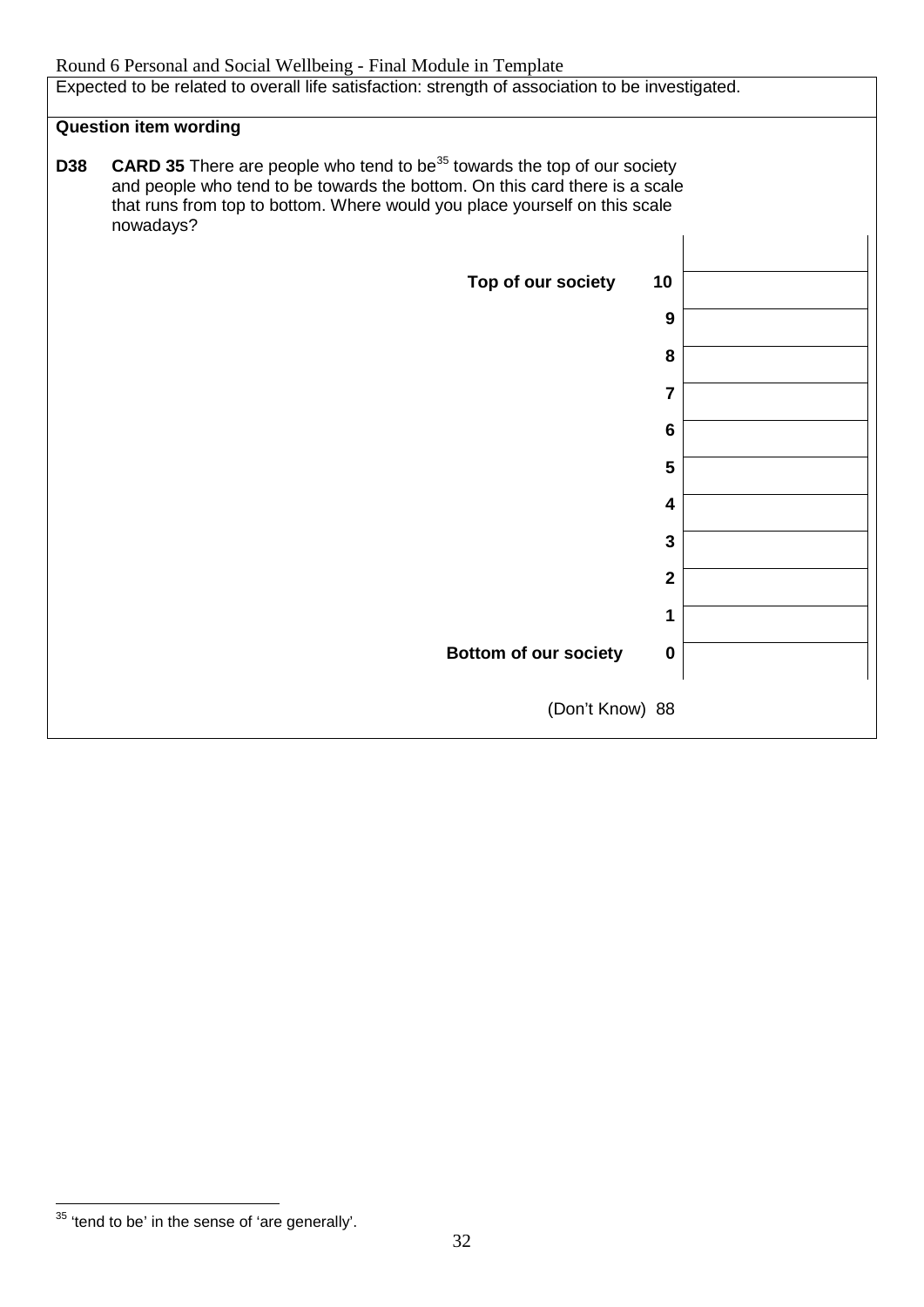**SECTION D: Simple Concepts** 

| <b>SIMPLE CONCEPT NAME: Satisfaction with job</b>                                    |                                                                                                                                                                                        |    |    |    |    |    |    |    |    |                               |                                                                                                                 |
|--------------------------------------------------------------------------------------|----------------------------------------------------------------------------------------------------------------------------------------------------------------------------------------|----|----|----|----|----|----|----|----|-------------------------------|-----------------------------------------------------------------------------------------------------------------|
| <b>Simple Concept Description</b>                                                    |                                                                                                                                                                                        |    |    |    |    |    |    |    |    |                               |                                                                                                                 |
| Asks currently employed respondents about their satisfaction with their current job. |                                                                                                                                                                                        |    |    |    |    |    |    |    |    |                               |                                                                                                                 |
| <b>Expected relationship with other concepts</b>                                     |                                                                                                                                                                                        |    |    |    |    |    |    |    |    |                               |                                                                                                                 |
| satisfaction with work/life balance.                                                 |                                                                                                                                                                                        |    |    |    |    |    |    |    |    |                               | This item forms a set of satisfaction items about key life domains together with items on life satisfaction and |
| <b>Question item wording</b>                                                         |                                                                                                                                                                                        |    |    |    |    |    |    |    |    |                               |                                                                                                                 |
| <b>Repeat item E48 from Round 3:</b>                                                 |                                                                                                                                                                                        |    |    |    |    |    |    |    |    |                               |                                                                                                                 |
| ASK RESPONDENTS IN PAID WORK (code 01 at F17d)<br>**F35b                             |                                                                                                                                                                                        |    |    |    |    |    |    |    |    |                               |                                                                                                                 |
|                                                                                      | <b>CARD 56</b> All things considered, how satisfied are you with your present job?<br><b>INTERVIEWER NOTE: if more than one job, respondent should answer</b><br>about their main job. |    |    |    |    |    |    |    |    |                               |                                                                                                                 |
| <b>Extremely</b><br>dissatisfied                                                     |                                                                                                                                                                                        |    |    |    |    |    |    |    |    | <b>Extremely</b><br>satisfied | (Don't<br>know)                                                                                                 |
| 00                                                                                   | 01                                                                                                                                                                                     | 02 | 03 | 04 | 05 | 06 | 07 | 08 | 09 | 10                            | 88                                                                                                              |

# **SIMPLE CONCEPT NAME: Satisfaction with work/life balance**

| <b>Simple Concept Description</b>                                                                                                                                                           |  |  |  |  |  |  |  |  |  |
|---------------------------------------------------------------------------------------------------------------------------------------------------------------------------------------------|--|--|--|--|--|--|--|--|--|
| Asks currently employed respondents about their satisfaction with the balance between their work and<br>other aspects of their life.                                                        |  |  |  |  |  |  |  |  |  |
| <b>Expected relationship with other concepts</b>                                                                                                                                            |  |  |  |  |  |  |  |  |  |
| This item forms a set of satisfaction items about key life domains together with items on life satisfaction and<br>job satisfaction. It is also expected to be related to sense of control. |  |  |  |  |  |  |  |  |  |
| <b>Question item wording</b>                                                                                                                                                                |  |  |  |  |  |  |  |  |  |
| <b>Repeat item E49 from Round 3:</b>                                                                                                                                                        |  |  |  |  |  |  |  |  |  |
| **F35c<br><b>STILL CARD 56</b> How satisfied are you with the balance between the time you<br>spend on your paid work and the time you spend on other aspects of your life?                 |  |  |  |  |  |  |  |  |  |
| <b>Extremely</b><br>(Don't<br><b>Extremely</b><br>dissatisfied<br>satisfied<br>know)<br>07<br>00<br>02<br>03<br>04<br>05<br>06<br>08<br>10<br>88<br>01<br>09                                |  |  |  |  |  |  |  |  |  |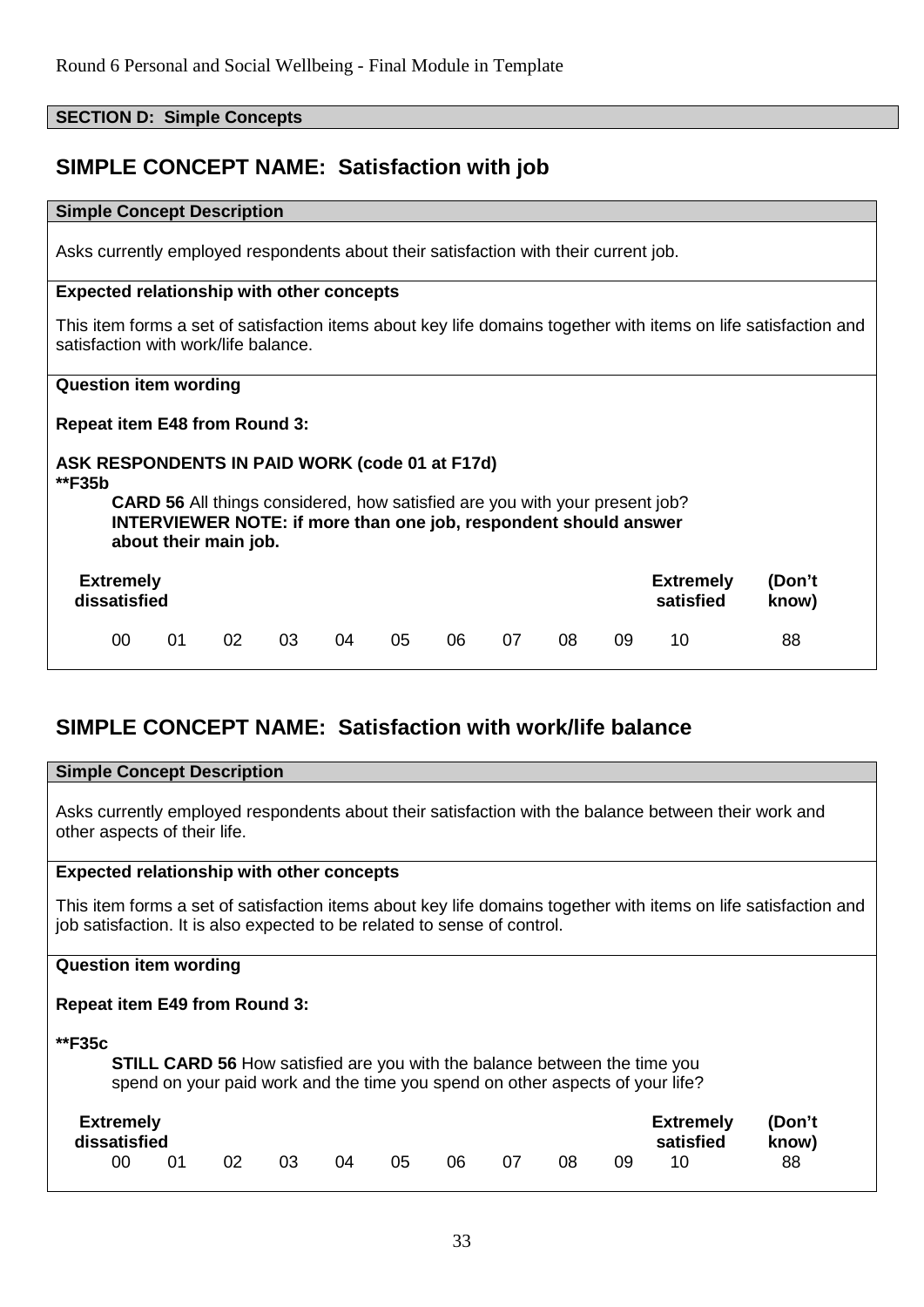# **SIMPLE CONCEPT NAME: Social optimism**

#### **Simple Concept Description**

Social optimism refers to an individual's assessment of the future of their society as a whole. This is measured by two items in the module. One item focuses on optimism about national society, and one focuses on optimism about 'the world'.

# **Expected relationship with other concepts**

There are expected relationships with the 'optimism about personal future' item as well as overall life satisfaction.

# **Question item wording**

# **Repeat E44 from Round 3:**

**CARD 28** Using this card, please say to what extent you agree or disagree with each of the following statements. **READ OUT EACH STATEMENT AND CODE IN GRID**

|                 |                                                                              | Agree<br>strongly | Agree | <b>Neither</b><br>agree<br>nor<br>disagree | <b>Disagree</b> | <b>Disagree</b><br>strongly | (Don't<br>know) |
|-----------------|------------------------------------------------------------------------------|-------------------|-------|--------------------------------------------|-----------------|-----------------------------|-----------------|
| D <sub>26</sub> | For most people in<br>[country] life is getting<br>worse rather than better. |                   |       |                                            | 4               | 5                           | 8               |

# **Repeat E42 from Round 3:**

**CARD 28** Using this card, please say to what extent you agree or disagree with each of the following statements. **READ OUT EACH STATEMENT AND CODE IN GRID**

|                 |                                                                                              | <b>Agree</b><br>strongly | <b>Agree</b> | <b>Neither</b><br>agree<br>nor<br>disagree | <b>Disagree</b> | <b>Disagree</b><br>strongly | (Don't<br>know) |
|-----------------|----------------------------------------------------------------------------------------------|--------------------------|--------------|--------------------------------------------|-----------------|-----------------------------|-----------------|
| D <sub>24</sub> | The way things are now, I<br>find it hard to be hopeful<br>about the future of the<br>world. |                          | 2            | 3                                          | 4               | 5                           | 8               |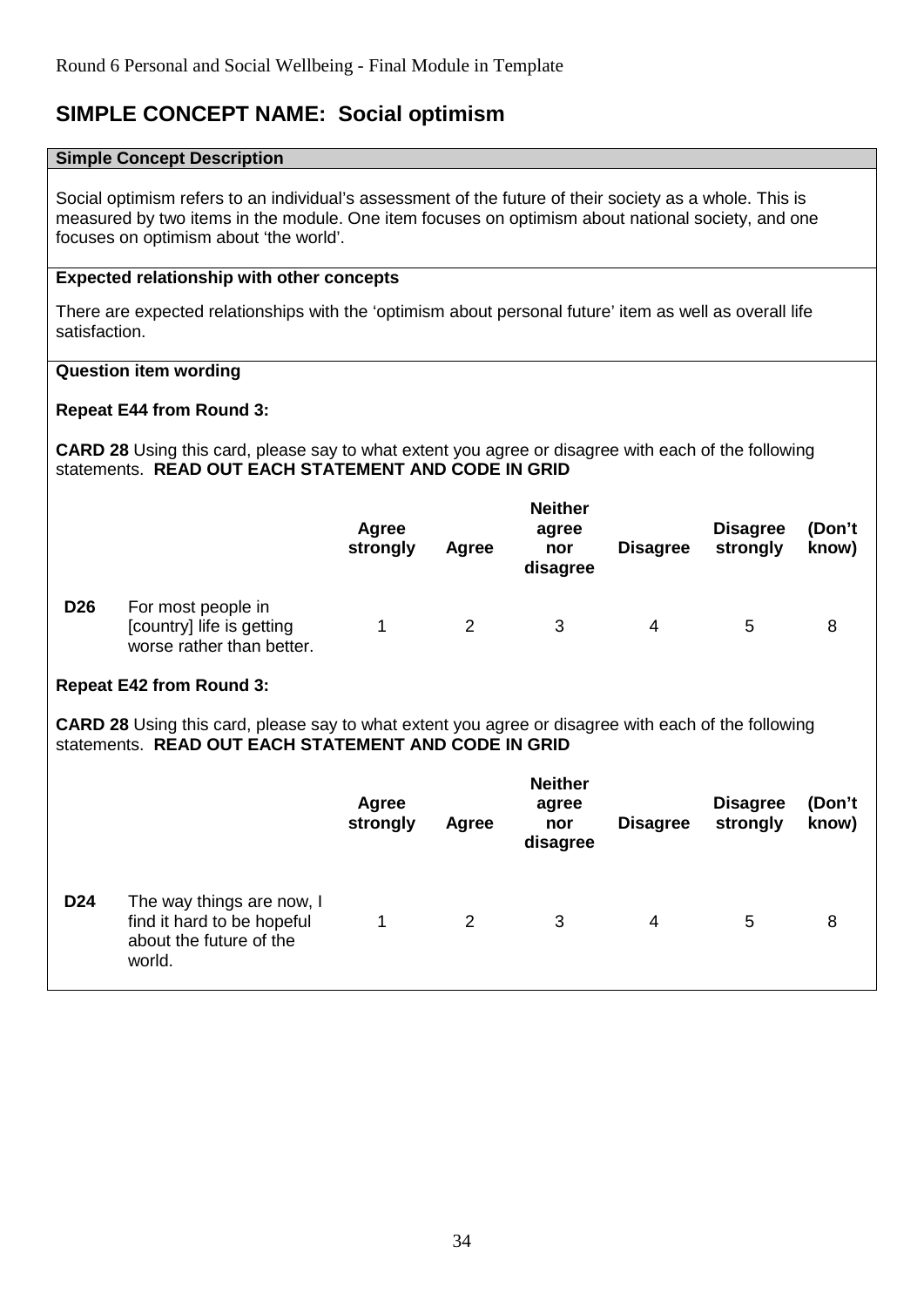# **SECTION E. Items from Round 3 that will NOT be repeated in Round 6 (with justification)**

# **E2: Not counting anything you do for your family, in your work, or within voluntary organisations, how often, in the past 12 months, did you actively provide help for other people?**

It was decided to drop E3 from the module in Round 6 as it was felt that there would be substantial overlap with the 'help and support' item from the 'thick relationships' concept (D37).

#### **E3: And in the past 12 months, how often did you help with or attend activities organised in your local area?**

It was decided to drop E3 from the module in Round 6 due to poor performance in cognitive interview pretests in five countries.

# **E7: On the whole my life is close to how I would like it to be**

It was decided to drop E7 from the module in Round 6 due to overlap with B20 from the core questionnaire (measuring life satisfaction).

# **E18: And please tell me how much of the past week...you felt tired?**

It was decided to drop E18 from the module in Round 6 as it was felt to overlap with items on 'emotions' and 'vitality'.

# **E19: Please tell me how much of the time during the past week you were absorbed in what you were doing**

An improved measure has been developed for Round 6, to form a set of items with respondents being asked how 'interested'/'absorbed'/'enthusiastic' they are in what they are doing (items D31-D33 in Round 6).

# **E21: And please tell me how much of the past week...you felt bored?**

It was decided to drop E21 from the module in Round 6 due to the need to reduce the number of items in the module.

# **E24: In my daily life, I seldom have time to do the things I really enjoy**

An improved item has been developed for Round 6 to measure control (D28).

# **E26: I love learning new things**

An improved item (D20) has been developed for Round 6 to measure interest in learning to reduce the number of agree-disagree scales in the module.

# **E28: I like planning and preparing for the future**

This item was dropped from the module as it was felt to measure a trait-like personality feature rather than perceived sense of direction.

# **E30: My life involves a lot of physical activity**

An improved measure has been developed for Round 6 (D39) as E30 used an agree-disagree scale and was felt to be vague.

#### **E31-E32: How satisfied are you with how your life has turned out so far/ with your present standard of living?**

It was decided to drop E31 and E32 from the module in Round 6 due to overlap with B20 from the core questionnaire (measuring life satisfaction). The sub concept of life satisfaction will be measured by core item B20 in Round 6.

# **E33-E34: How much of the time spent with your immediate family is enjoyable / stressful?**

The sub-concept 'quality of family relationships' was dropped due to a decision to broaden the focus of 'thick relationships' to include 'people you are close to'.

# **E35: Please tell me to what extent...you get a chance to learn new things?**